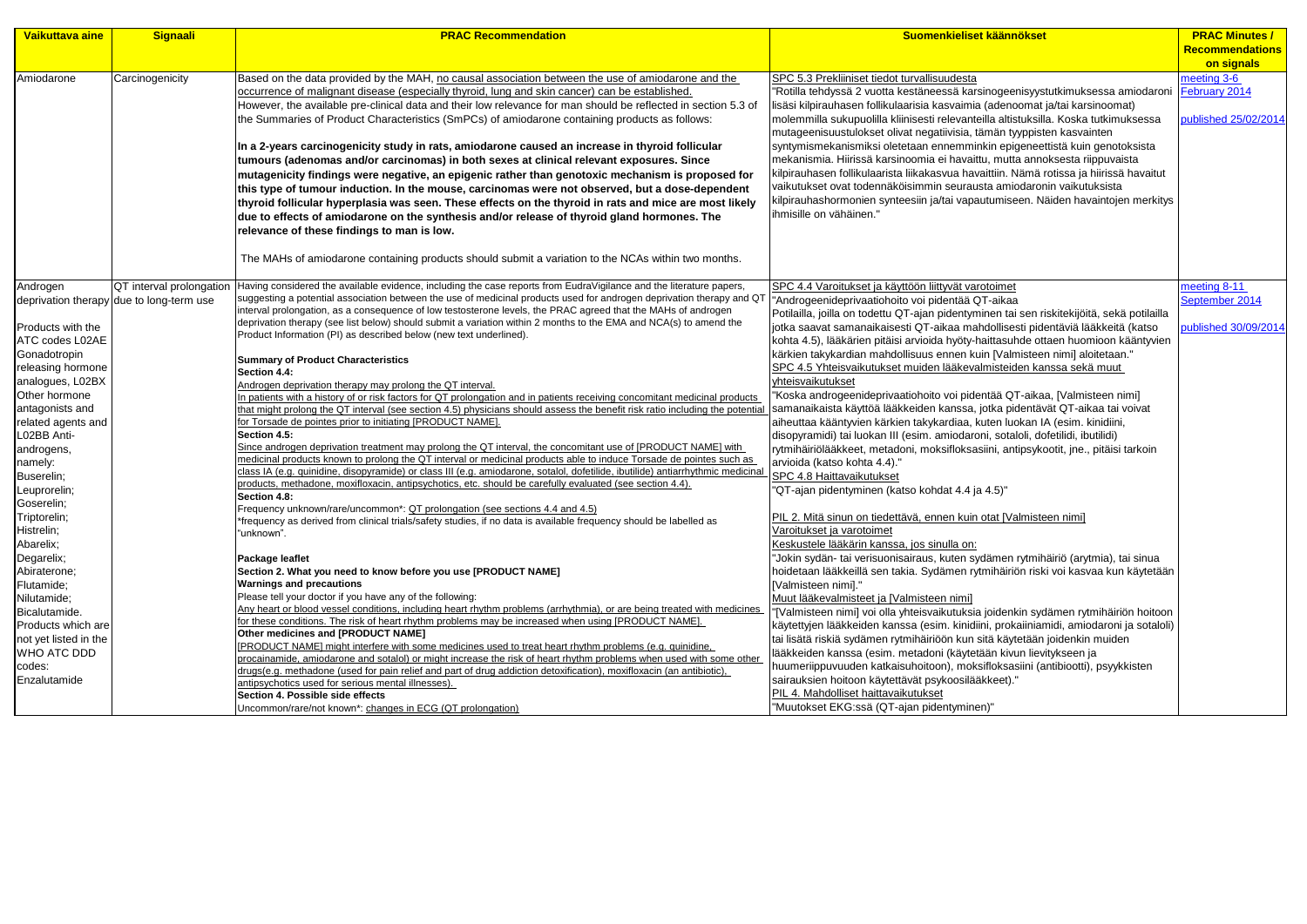| <b>Bupropion</b> | Pancytopenia              | Having assessed the data provided by the MAH, the PRAC considered the cases reported with positive de-                         | SPC 4.8 Haittavaikutukset                                                                                                                                                                      |
|------------------|---------------------------|--------------------------------------------------------------------------------------------------------------------------------|------------------------------------------------------------------------------------------------------------------------------------------------------------------------------------------------|
|                  |                           | challenge and re-challenge to be relevant as a clear indicator of causality. The PRAC recommended that the                     | "Veri ja imukudos: anemia, leukopenia ja trombosytopenia                                                                                                                                       |
|                  |                           | MAH(s) of bupropion containing products should submit a variation within 2 months to the NCAs, to amend                        | Yleisyys: tuntematon"                                                                                                                                                                          |
|                  |                           | the Product Information (PI) as described below (new text underlined):                                                         |                                                                                                                                                                                                |
|                  |                           |                                                                                                                                | PIL 4. Mahdolliset haittavaikutukset                                                                                                                                                           |
|                  |                           | <b>Summary of Product Characteristics:</b>                                                                                     | Muut haittavaikutukset                                                                                                                                                                         |
|                  |                           | Section 4.8 - Undesirable effects:                                                                                             | Muita haittavaikutuksia on ollut pienellä määrällä ihmisiä, mutta haittojen tarkkaa                                                                                                            |
|                  |                           | Blood and lymphatic system disorders: anaemia, leukopenia and thrombocytopenia                                                 | yleisyyttä ei tunneta:                                                                                                                                                                         |
|                  |                           | Frequency: Unknown                                                                                                             | "Punasolujen määrän väheneminen (anemia), valkosolujen määrän väheneminen                                                                                                                      |
|                  |                           |                                                                                                                                | (leukopenia) ja verihiutaleiden määrän väheneminen (trombosytopenia)."                                                                                                                         |
|                  |                           | <b>Package Leaflet:</b>                                                                                                        |                                                                                                                                                                                                |
|                  |                           | Section 4 - Possible side effects                                                                                              |                                                                                                                                                                                                |
|                  |                           | Other side effects                                                                                                             |                                                                                                                                                                                                |
|                  |                           | Other side effects have occurred in a small number of people but their exact frequency is unknown:                             |                                                                                                                                                                                                |
|                  |                           | reduced numbers of red blood cells (anaemia), reduced numbers of white blood cells (leucopenia) and                            |                                                                                                                                                                                                |
|                  |                           | reduced numbers of platelets (thrombocytopenia).                                                                               |                                                                                                                                                                                                |
|                  |                           |                                                                                                                                |                                                                                                                                                                                                |
|                  |                           | NB: This proposal is based on current approved EU text for the package leaflet of Wellbutrin XR/Zyban.                         |                                                                                                                                                                                                |
|                  |                           |                                                                                                                                |                                                                                                                                                                                                |
| Chlorhexidine    | Chemical injury           | The PRAC reviewed the data submitted by the MAHs (Ecolab Ltd, Mölnlycke Health Care and CareFusion UK), and the                | SPC 4.4 Varoitukset ja käyttöön liittyvät varotoimet                                                                                                                                           |
| cutaneous        | including burns when      | advice provided by the Paediatric Committee (PDCO).                                                                            | 'Sekä alkoholi- että vesipohjaisten klooriheksidiini-liuosten käyttö ihon antiseptina ennen                                                                                                    |
| solutions        | used in skin disinfection | Having considered the evidence from spontaneous reporting, published literature, as well as the potential seriousness o        | invasiivisia toimenpiteitä on yhdistetty kemiallisiin palovammoihin vastasyntyneillä.                                                                                                          |
|                  | in premature infants      | the chemical injuries associated with the use of chlorhexidine solutions for skin disinfection in premature infants, the       | Haittavaikutusilmoitusten ja kirjallisuuden perusteella riski näyttäisi olevan korkeampi                                                                                                       |
|                  |                           | PRAC recommended that the MAHs for all chlorhexidine containing cutaneous solutions should submit to the NCAs a                | ennenaikaisesti syntyneillä, erityisesti ennen 32. raskausviikkoa syntyneillä ja kahden                                                                                                        |
|                  |                           | variation within 2 months to amend the Summary of Product Characteristics (SmPC), Package Leaflet (PL) and the                 | ensimmäisen elinviikon aikana.                                                                                                                                                                 |
|                  |                           | product labelling as described below (new text underlined):                                                                    | Poista kaikki läpimärät materiaalit, leikkausliinat tai paidat ennen intervention aloittamista.                                                                                                |
|                  |                           | . Changes to the SmPC:                                                                                                         | Älä käytä liiallisia määriä, äläkä anna liuoksen kerääntyä ihon poimuihin tai potilaan alle, tai<br>tippua lakanoille tai muuhun materiaaliin, joka on suorassa kosketuksessa potilaan kanssa. |
|                  |                           | 4.4 Special warnings and precautions for use                                                                                   | Jos okkluusiositeitä käytetään alueilla, jotka ovat aiemmin altistuneet [Valmisteen nimi],                                                                                                     |
|                  |                           | The use of chlorhexidine solutions, both alcohol based and aqueous, for skin antisepsis prior to invasive procedures has       | tulee huolellisesti varmistaa, ettei valmistetta ole liiallista määrää ennen kuin side                                                                                                         |
|                  |                           | been associated with chemical burns in neonates. Based on available case reports and the published literature, this risk       | asetetaan."                                                                                                                                                                                    |
|                  |                           | appears to be higher in preterm infants, especially those born before 32 weeks of gestation and within the first 2 weeks       | SPC 4.8 Haittavaikutukset                                                                                                                                                                      |
|                  |                           | of life.                                                                                                                       | "Kemialliset palovammat vastasyntyneillä (yleisyys tuntematon)"                                                                                                                                |
|                  |                           | Remove any soaked materials, drapes or gowns before proceeding with the intervention. Do not use excessive                     |                                                                                                                                                                                                |
|                  |                           | quantities and do not allow the solution to pool in skin folds or under the patient or drip on sheets or other material in     | PIL 2. Mitä tulee ottaa huomioon ennen <valmisteen nimi=""> käyttöä</valmisteen>                                                                                                               |
|                  |                           | direct contact with the patient. Where occlusive dressings are to be applied to areas previously exposed to [insert            | "Käytä varoen vastasyntyneillä vauvoilla, erityisesti ennenaikaisesti syntyneillä. <valmisteen< td=""></valmisteen<>                                                                           |
|                  |                           | product name], care must be taken to ensure no excess product is present prior to application of the dressing.                 | nimi> voi aiheuttaa kemiallisia ihon palovammoja."                                                                                                                                             |
|                  |                           | Section 4.8 (undesirable effects):                                                                                             |                                                                                                                                                                                                |
|                  |                           | Chemical burns in neonates (frequency unknown)                                                                                 | Where tear-off portion exist in leaflets, this information should include the following wording:<br>Käytä varoen vastasyntyneillä, erityisesti ennen 32. raskausviikkoa syntyneillä ja kahden  |
|                  |                           | 2. Changes to the PL (to be included in the section providing information necessary before using the chlorhexidine             | ensimmäisen elinviikon aikana. <valmisteen nimi=""> voi aiheuttaa kemiallisia ihon</valmisteen>                                                                                                |
|                  |                           | product):                                                                                                                      | palovammoja.                                                                                                                                                                                   |
|                  |                           | Use with care in newborn babies, especially those born prematurely. <product name=""> may cause chemical skin burns.</product> | Älä käytä liiallisia määriä, äläkä anna liuoksen kerääntyä ihon poimuihin tai potilaan alle, tai                                                                                               |
|                  |                           | Where tear-off portion exist in leaflets, this information should include the following wording:                               | tippua lakanoille tai muuhun materiaaliin, joka on suorassa kosketuksessa potilaan kanssa."                                                                                                    |
|                  |                           | Use with care in neonates, especially those born before 32 weeks of gestation and within the first 2 weeks of life.            |                                                                                                                                                                                                |
|                  |                           | <product name=""> may cause chemical skin burns.</product>                                                                     | Valmisteen etiketti                                                                                                                                                                            |
|                  |                           | Do not use excessive quantities and do not allow the solution to pool in skin folds or under the patient or drip on sheets     | "Käytä varoen vastasyntyneillä vauvoilla, erityisesti ennenaikaisesti syntyneillä. <valmisteen< td=""></valmisteen<>                                                                           |
|                  |                           | or other material in direct contact with the patient.                                                                          | nimi> voi aiheuttaa kemiallisia ihon palovammoja."                                                                                                                                             |
|                  |                           |                                                                                                                                |                                                                                                                                                                                                |
|                  |                           | 3. Wording proposed for product labelling of all chlorhexidine products, including those not regulated as medicines:           |                                                                                                                                                                                                |
|                  |                           | Use with care in newborn babies, especially those born prematurely. <product name=""> may cause chemical skin burns.</product> |                                                                                                                                                                                                |
|                  |                           | (See complete PRAC recommendation on PRAC recommendations on safety signals webpage.)                                          |                                                                                                                                                                                                |
|                  |                           |                                                                                                                                |                                                                                                                                                                                                |
|                  |                           |                                                                                                                                |                                                                                                                                                                                                |

| nbosytopenia                                                                                                                                                                                                          | meeting 7-10 July<br>2014      |
|-----------------------------------------------------------------------------------------------------------------------------------------------------------------------------------------------------------------------|--------------------------------|
|                                                                                                                                                                                                                       | published 29/07/2014           |
| rällä ihmisiä, mutta haittojen tarkkaa                                                                                                                                                                                |                                |
| ), valkosolujen määrän väheneminen<br>neminen (trombosytopenia)."                                                                                                                                                     |                                |
|                                                                                                                                                                                                                       |                                |
|                                                                                                                                                                                                                       |                                |
|                                                                                                                                                                                                                       |                                |
| эt<br>i-liuosten käyttö ihon antiseptina ennen<br>palovammoihin vastasyntyneillä.                                                                                                                                     | meeting 8-11<br>September 2014 |
| ella riski näyttäisi olevan korkeampi<br>raskausviikkoa syntyneillä ja kahden                                                                                                                                         | published 30/09/2014           |
| ai paidat ennen intervention aloittamista.<br>rääntyä ihon poimuihin tai potilaan alle, tai<br>suorassa kosketuksessa potilaan kanssa.<br>aiemmin altistuneet [Valmisteen nimi],<br>liiallista määrää ennen kuin side |                                |
| 's tuntematon)"                                                                                                                                                                                                       |                                |
| een nimi> käyttöä<br>sti ennenaikaisesti syntyneillä. <valmisteen< td=""><td></td></valmisteen<>                                                                                                                      |                                |
| <u>ation should include the following wording:</u><br>32. raskausviikkoa syntyneillä ja kahden<br>> voi aiheuttaa kemiallisia ihon                                                                                    |                                |
| rääntyä ihon poimuihin tai potilaan alle, tai<br>suorassa kosketuksessa potilaan kanssa."                                                                                                                             |                                |
| sti ennenaikaisesti syntyneillä. <valmisteen< td=""><td></td></valmisteen<>                                                                                                                                           |                                |
|                                                                                                                                                                                                                       |                                |
|                                                                                                                                                                                                                       |                                |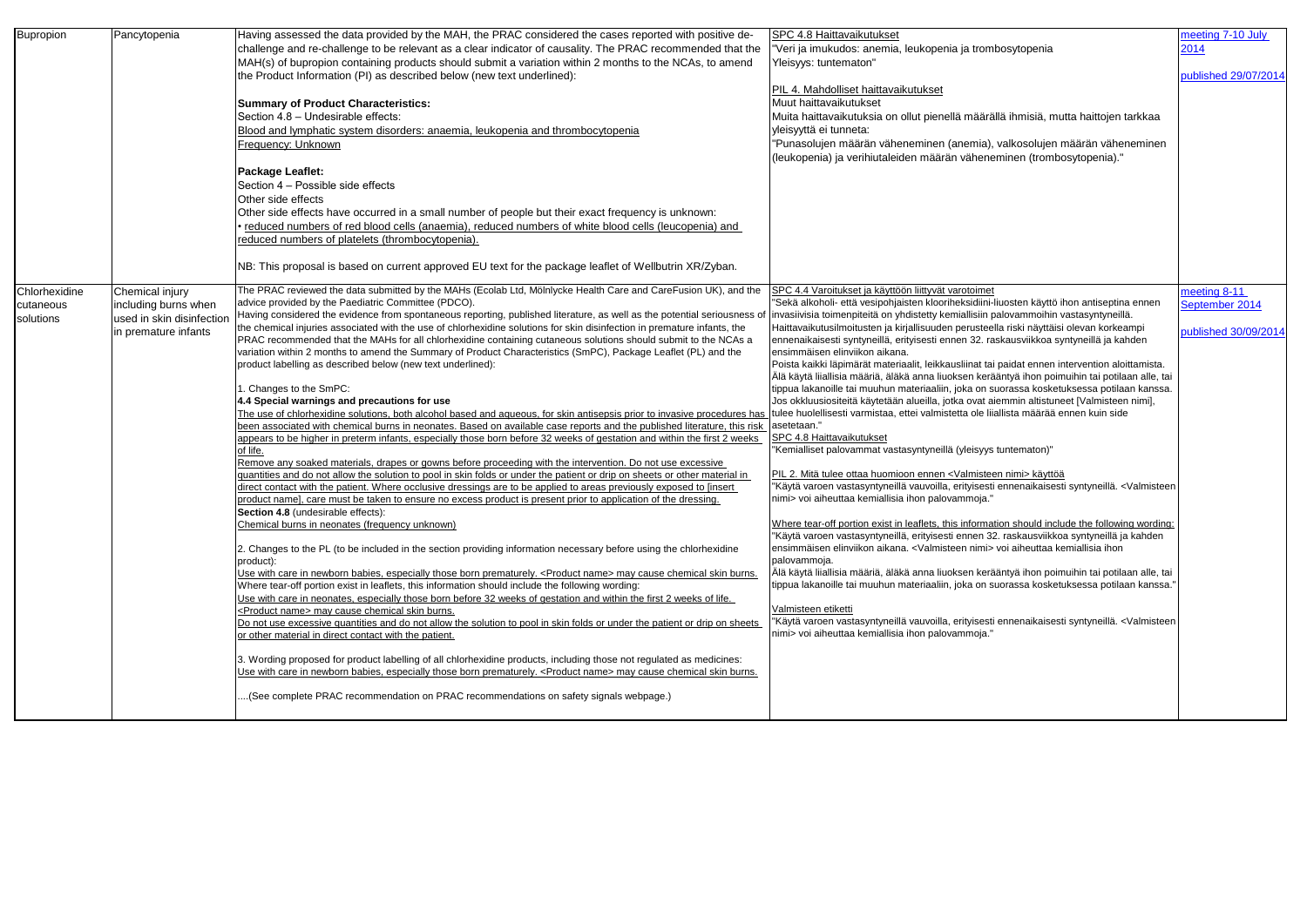| Clindamycin | Drug interaction with<br>warfarin leading to<br>international normalised<br>ratio (INR) increased | Following the assessment of the cumulative review submitted by the MAH, the PRAC agreed that the<br>presented information is suggestive of a causal relationship between the administration of clindamycin and an vyhteisvaikutukset<br>increase in INR in patients maintained on vitamin K antagonists such as warfarin, acenocoumarol and<br>fluindione. This includes three published literature reports in addition to spontaneous data. Two potential<br>mechanisms have been proposed, with an effect on gut flora synthesis and absorption of vitamin K likely to<br>have a greater impact than any pharmacokinetic interaction with metabolism of R-warfarin. Therefore, the<br>PRAC recommended that the MAHs of the products containing clindamycin should submit a variation within 2<br>months to the NCA to update the Product Information (PI) and include the following information below (new<br>wording underlined):<br><b>Changes to the Product Information</b><br><b>Summary of Product Characteristics:</b><br>Section 4.5 - Interaction with other medicinal products and other forms of interaction:<br><u>Vitamin K antagonists</u><br>Increased coagulation tests (PT/INR) and/or bleeding, have been reported in patients treated with clindamycin<br>in combination with a vitamin K antagonist (e.g. warfarin, acenocoumarol and fluindione). Coagulation tests,<br>therefore, should be frequently monitored in patients treated with vitamin K antagonists.<br><b>Package Leaflet:</b><br>Section 2: Before you take Clindamycin - Taking other medicines.<br>Warfarin or similar medicines – used to thin the blood. You may be more likely to have a bleed. Your doctor | SPC 4.5 Yhteisvaikutukset muiden lääkevalmisteiden kanssa sekä muut<br>"K-vitamiiniantagonistit<br>Kohonneita arvoja koagulaatiotesteissä (PT/INR) ja/tai verenvuotoa on raportoitu<br>potilailla, joita on hoidettu samanaikaisesti klindamysiinillä ja K-<br>vitamiiniantagonistilla (esim. varfariini, asenokumaroli ja fluindioni).<br>Koagulaatiotestien arvoja pitäisi tämän vuoksi seurata säännöllisesti potilailla, joita<br>hoidetaan K-vitamiiniantagonisteilla."<br>PIL 2. Mitä sinun on tiedettävä, ennen kuin otat <kauppanimeä><br/>Muiden lääkevalmisteiden käyttö<br/>"Verenohennuslääke varfariini tai samankaltainen lääke. Sinulla saattaa olla<br/>suurempi riski verenvuodolle. Lääkäri voi määrätä säännöllisesti verikokeita<br/>tarkistaakseen veresi hyytymisen."</kauppanimeä> | meeting 7-10 April<br>2014<br>published 29/04/2014   |
|-------------|---------------------------------------------------------------------------------------------------|---------------------------------------------------------------------------------------------------------------------------------------------------------------------------------------------------------------------------------------------------------------------------------------------------------------------------------------------------------------------------------------------------------------------------------------------------------------------------------------------------------------------------------------------------------------------------------------------------------------------------------------------------------------------------------------------------------------------------------------------------------------------------------------------------------------------------------------------------------------------------------------------------------------------------------------------------------------------------------------------------------------------------------------------------------------------------------------------------------------------------------------------------------------------------------------------------------------------------------------------------------------------------------------------------------------------------------------------------------------------------------------------------------------------------------------------------------------------------------------------------------------------------------------------------------------------------------------------------------------------------------------------------------------------------------------------------------|-----------------------------------------------------------------------------------------------------------------------------------------------------------------------------------------------------------------------------------------------------------------------------------------------------------------------------------------------------------------------------------------------------------------------------------------------------------------------------------------------------------------------------------------------------------------------------------------------------------------------------------------------------------------------------------------------------------------------------------------------------------------------------------------------------------|------------------------------------------------------|
|             |                                                                                                   | may need to take regular blood tests to check how well your blood can clot.                                                                                                                                                                                                                                                                                                                                                                                                                                                                                                                                                                                                                                                                                                                                                                                                                                                                                                                                                                                                                                                                                                                                                                                                                                                                                                                                                                                                                                                                                                                                                                                                                             |                                                                                                                                                                                                                                                                                                                                                                                                                                                                                                                                                                                                                                                                                                                                                                                                           |                                                      |
| Clopidogrel | Signal of eosinophilic<br>pneumonia                                                               | The MAHs for the reference, centrally authorized clopidogrel-containing medicines should be requested to<br>submit to the EMA within 60 days a variation to update the product information to include "eosinophilic<br>pneumonia - very rare"4 as an undesirable effect.<br>The MAHs of generics products should then be requested to submit to the EMA or to the national competent<br>authorities of the MSs, as applicable, a variation to align their product information to that of the originator.<br>4 Section 4.8 of the Summary of Product Characteristics                                                                                                                                                                                                                                                                                                                                                                                                                                                                                                                                                                                                                                                                                                                                                                                                                                                                                                                                                                                                                                                                                                                                     | SPC 4.8 Haittavaikutukset<br>Elinluokka: Hengityselimet, rintakehä ja välikarsina; Hyvin harvinainen, tuntematon<br>"eosinofiilinen pneumonia"                                                                                                                                                                                                                                                                                                                                                                                                                                                                                                                                                                                                                                                            | meeting 7-10<br>January 2013<br>published 26/02/2013 |
| Clopidogrel | ticlopidine among<br>patients with previous<br>allergic and/or<br>haematological<br>products.     | Signal of cross-reactivity The MAHs for Plavix/Iscover (clopidogrel) should be requested to submit to the EMA within 30 days a<br>between clopidogrel and variation to update the product information to include the information on cross-reactivity between<br>thienopyridines<br>Section 4.4 of the Summary of Product Characteristics (SmPC): "Thienopyridines (clopidogrel, prasugrel and<br>ticlopidine) may cause mild to severe allergic reactions such as: rash, angioedema, thrombocytopenia and<br>reactions to one of these neutropenia. Observational studies and post-marketing surveillance data highlighted the possibility of<br>occurrence of a cross reactivity between thienopyridines. Patients who develop an allergic reaction (e.g.<br>haematological or cutaneous reaction) to clopidogrel may have an increased risk of developing the same or<br>another allergic reaction to another drug of the same pharmacological class, ticlopidine or prasugrel.<br>Monitoring for signs of hypersensitivity in patients with a known allergy to thienopyridines is advised (see<br>section 4.8)."                                                                                                                                                                                                                                                                                                                                                                                                                                                                                                                                                                                     | SPC 4.4 Varoitukset ja käyttöön liittyvät varotoimet<br>"Allerginen ristireaktiivisuus<br>Potilaiden sairaushistoriasta on selvitettävä mahdollinen aiempi yliherkkyys jollekin<br>toiselle tienopyridiinille (kuten tiklopidiinille, prasugreelille), koska<br>tienopyridiiniryhmässä on ilmoitettu allergista ristireaktiivisuutta (ks. kohta 4.8). Jos<br>potilaalla on ollut aiempi yliherkkyys muille tienopyridiineille, merkkejä potilaan<br>herkistymisestä klopidogreelille on seurattava tarkkaan hoidon aikana."<br><b>SPC 4.8 Haittavaikutukset</b><br>Elinluokka: Immuunijärjestelmä; Yleisyys: Hyvin harvinainen, tuntematon:<br>"ristireaktiivinen lääkeaineyliherkkyys tienopyridiiniryhmässä (kuten tiklopidiini,<br>prasugreeli) (ks. kohta 4.4)"                                       | meeting 4-7 March<br>2013<br>published 26/04/2013    |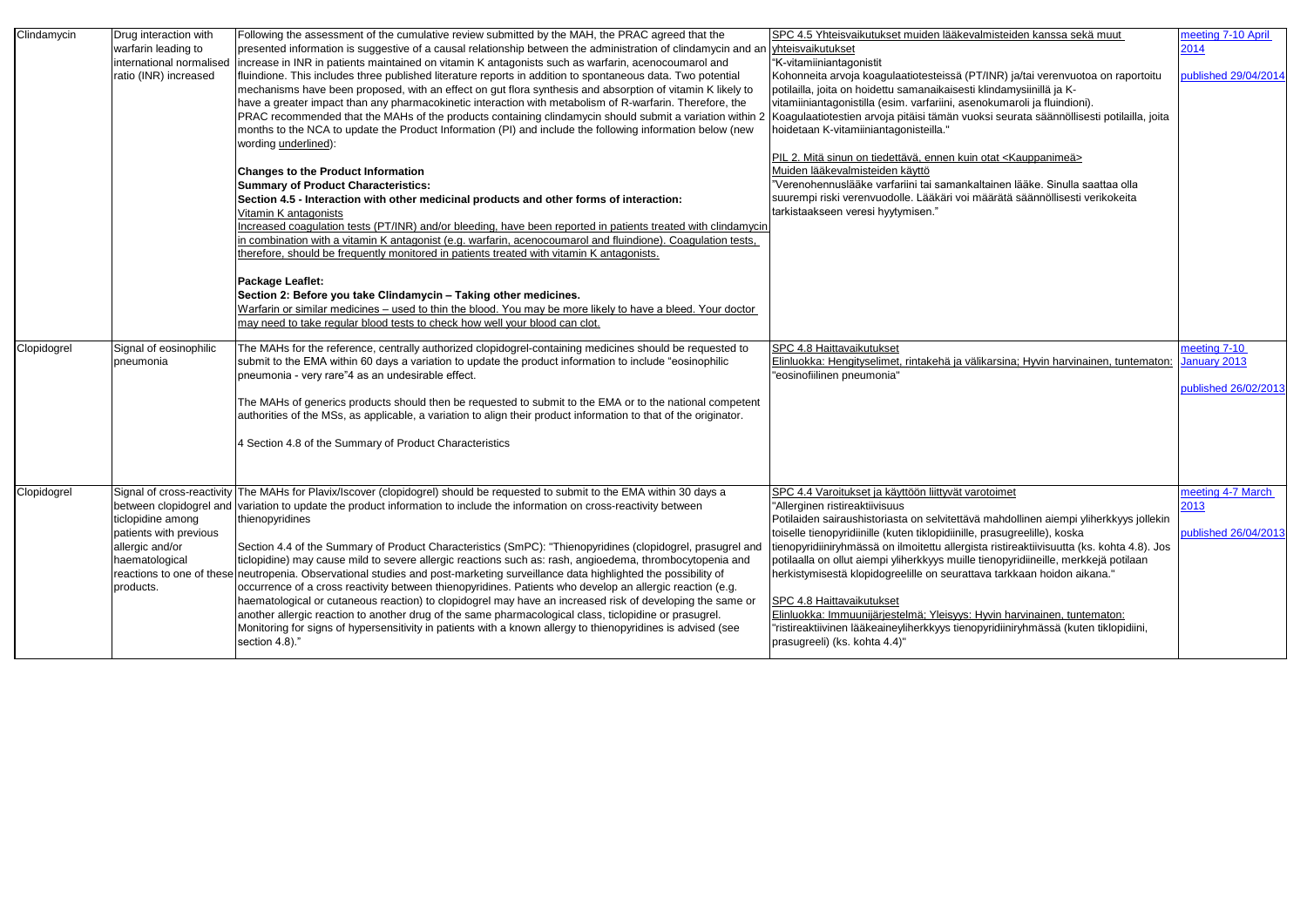| Docetaxel   | Signal of serious and                                                 | The MAHs for the reference, centrally authorised docetaxel containing medicines (Taxotere and Docetaxel                                                                                                                                                                                                                                                                                                                                                                                                                                                                                                                                                                                                                                                                                                                                                                                                                                                                                                                                                                                                                                                                                                                                                                                    | Huom! Alla suomenkieliset tuotetietojen tekstipäivitykset lääkevalmistekomitea                                                                                                                                                                                                                                                                                                                                                                                                                                                                                                                                                                               |
|-------------|-----------------------------------------------------------------------|--------------------------------------------------------------------------------------------------------------------------------------------------------------------------------------------------------------------------------------------------------------------------------------------------------------------------------------------------------------------------------------------------------------------------------------------------------------------------------------------------------------------------------------------------------------------------------------------------------------------------------------------------------------------------------------------------------------------------------------------------------------------------------------------------------------------------------------------------------------------------------------------------------------------------------------------------------------------------------------------------------------------------------------------------------------------------------------------------------------------------------------------------------------------------------------------------------------------------------------------------------------------------------------------|--------------------------------------------------------------------------------------------------------------------------------------------------------------------------------------------------------------------------------------------------------------------------------------------------------------------------------------------------------------------------------------------------------------------------------------------------------------------------------------------------------------------------------------------------------------------------------------------------------------------------------------------------------------|
|             | fatal drug interactions<br>involving CYP3A4<br>inhibitors (grapefruit | Winthrop) should be requested to submit to the EMA within 60 days a variation to update the product<br>information with regard to this signal9.                                                                                                                                                                                                                                                                                                                                                                                                                                                                                                                                                                                                                                                                                                                                                                                                                                                                                                                                                                                                                                                                                                                                            | CHMP:n hyväksymästä Taxoteren muutoshakemuksesta liittyen tuotetietojen<br>päivitykseen PRAC:n suosituksen perusteella.                                                                                                                                                                                                                                                                                                                                                                                                                                                                                                                                      |
|             | uice and dronedarone)                                                 | The MAHs of generics products should subsequently align their product information to that of the originator in<br>accordance with current procedures.<br>No mention of dronedarone needs to be specifically reported in the product information since general advice<br>to avoid concomitant use with substances that inhibit or are metabolised by cytochrome P450-3A4 is already<br>provided.                                                                                                                                                                                                                                                                                                                                                                                                                                                                                                                                                                                                                                                                                                                                                                                                                                                                                            | SPC 4.4 Varoitukset ja käyttöön liittyvät varotoimet<br>"Dosetakselin ja voimakkaan CYP3A4-inhibiittorin (esim. ketokonatsolin,<br>trakonatsolin, klaritromysiinin, indinaviirin, nefatsodonin, nelfinaviirin, ritonaviirin,<br>sakinaviirin, telitromysiinin ja vorikonatsolin) samanaikaista käyttöä on vältettävä<br>(ks. kohta 4.5)."                                                                                                                                                                                                                                                                                                                    |
|             |                                                                       | 9 Summary of product characteristics (SmPC) - section 4.4 should be updated to contain a warning:<br>'Grapefruit (fruit or juice) consumption should be avoided (see section 4.5)'.<br>Section 4.5, two warnings should be added as follows: 'In case of grapefruit consumption as fruit or juice, the<br>occurrence of docetaxel side-effects may increase, as a result of increased intestinal bioavailability.<br>Therefore, as long as docetaxel is given, grapefruit should be avoided (see section 4.4)'.<br>In case of combination with dronedarone or with CYP3A4 inhibitors (boosted PIs with ritonavir, azole<br>antifungals and some macrolides) the occurrence of docetaxel side-effects may increase, as a result of<br>reduced metabolism. A close clinical surveillance is warranted and a dose-adjustment of docetaxel may be<br>suitable during the treatment with dronedarone or the CYP3A4 inhibitor'.<br>The package leaflet should be updated accordingly in section 2 - What you need to know before you take<br>Taxotere/Docetaxel Winthrop - Taxotere/Docetaxel Winthrop with food and drink: 'Grapefruit (fruit or juice)<br>consumption should be avoided while taking Taxotere/Docetaxel Winthrop. It can interfere with the usual<br>effect of your medicine'. | SPC 4.5 Yhteisvaikutukset muiden lääkevalmisteiden kanssa sekä muut<br>yhteisvaikutukset<br>"Annettaessa yhdistelmänä CYP3A4-inhibiittorin kanssa dosetakselin<br>haittavaikutukset voivat lisääntyä vähentyneen metabolian vuoksi. Jos voimakkaan<br>CYP3A4-inhibiittorin (esim. ketokonatsolin, itrakonatsolin, klaritromysiinin,<br>indinaviirin, nefatsodonin, nelfinaviirin, ritonaviirin, sakinaviirin, telitromysiinin ja<br>vorikonatsolin) samanaikaista käyttöä ei voida välttää, edellytetään tarkkaa kliinistä<br>seurantaa, ja dosetakselin annosmuutokset voivat olla tarpeen voimakkaan<br>CYP3A4-inhibiittorihoidon aikana (ks. kohta 4.4)." |
| Doxycycline | Photo-onycholysis                                                     | The PRAC considered the information already available in the product information of some doxycycline-<br>containing products in the EU and the information from the case reports and recommended that for products<br>where photo-onycholysis is not already included in section 4.8:<br>MAHs should submit within 2 months a variation to the NCAs concerned to add photo-onycholysis as an<br>adverse reaction to section 4.8. of the SmPC, in the System Organ Class "Skin and subcutaneous tissue<br>disorders", and accordingly to section 4 of the package leaflet.                                                                                                                                                                                                                                                                                                                                                                                                                                                                                                                                                                                                                                                                                                                  | SPC 4.8 Haittavaikutukset<br>Elinluokka: Iho ja ihonalainen<br>kudos:<br>"foto-onykolyysi"<br>PIL 4. Mahdolliset haittavaikutukset<br>"auringonvalon aiheuttama kynsien irtoaminen"                                                                                                                                                                                                                                                                                                                                                                                                                                                                          |

| tipäivitykset lääkevalmistekomitea         | meeting 8-11 April   |
|--------------------------------------------|----------------------|
| kemuksesta liittyen tuotetietojen          | 2013                 |
| э.                                         |                      |
|                                            | published 05/06/2013 |
| toimet                                     |                      |
| ttorin (esim. ketokonatsolin,              |                      |
| efatsodonin, nelfinaviirin, ritonaviirin,  |                      |
| samanaikaista käyttöä on vältettävä        |                      |
|                                            |                      |
|                                            |                      |
| nisteiden kanssa sekä muut                 |                      |
|                                            |                      |
| orin kanssa dosetakselin                   |                      |
| en metabolian vuoksi. Jos voimakkaan       |                      |
| rakonatsolin, klaritromysiinin,            |                      |
| viirin, sakinaviirin, telitromysiinin ja   |                      |
| la välttää, edellytetään tarkkaa kliinistä |                      |
| voivat olla tarpeen voimakkaan             |                      |
| 4.4)."                                     |                      |
|                                            |                      |
|                                            |                      |
|                                            |                      |
|                                            |                      |
|                                            |                      |
|                                            |                      |
|                                            |                      |
|                                            | meeting 7-10         |
|                                            | October 2013         |
|                                            |                      |
|                                            | published 18/11/2013 |
|                                            |                      |
|                                            |                      |
| 'n"                                        |                      |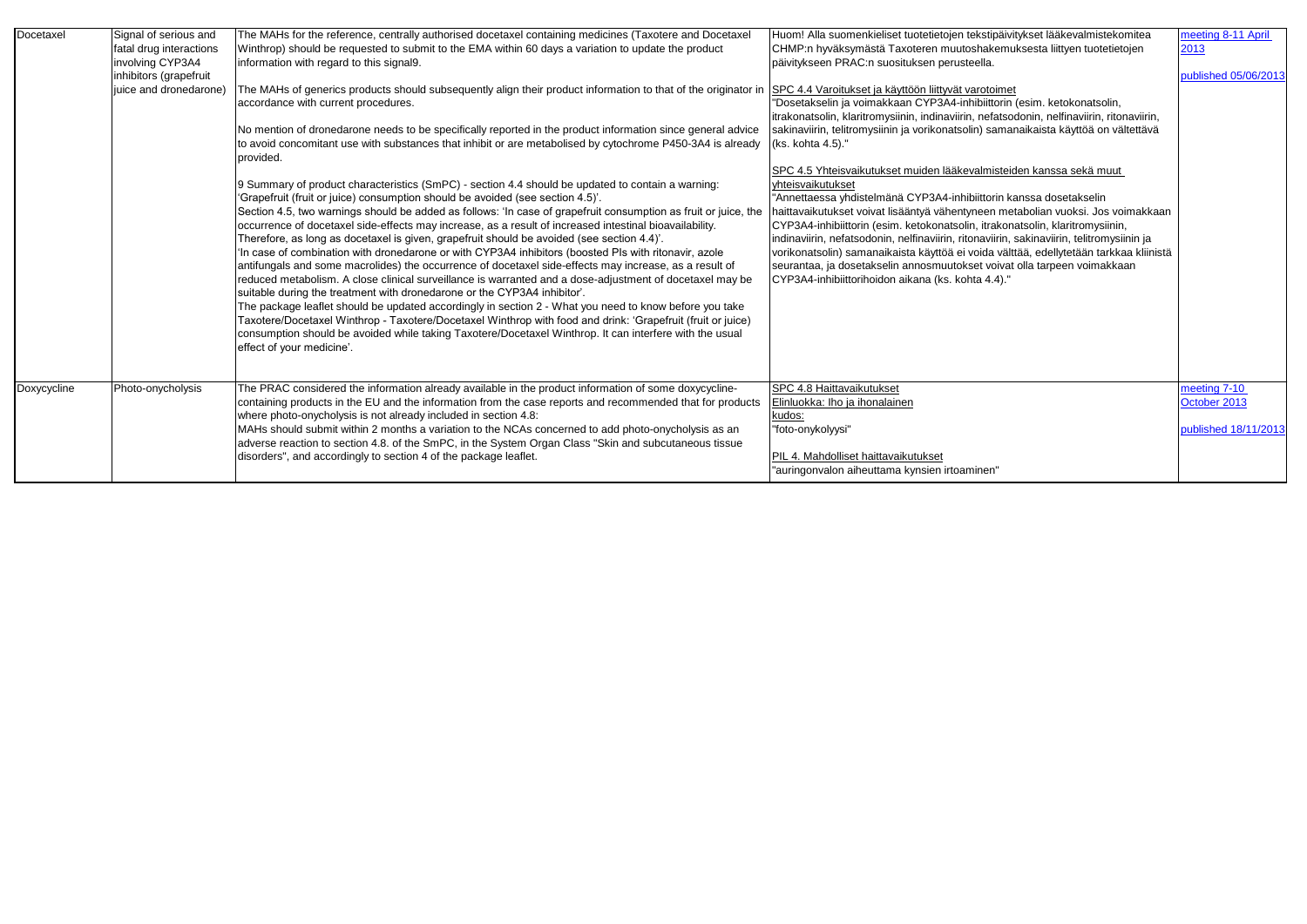| Fentanyl   | Fentanyl patches -      | (See complete PRAC recommendation on PRAC recommendations on safety signals webpage)                                                                                                                                                                                              | SPC 4.4 Varoitukset ja käyttöön liittyvät varotoimet                                                                                                                                                              | meeting 7-10 April   |
|------------|-------------------------|-----------------------------------------------------------------------------------------------------------------------------------------------------------------------------------------------------------------------------------------------------------------------------------|-------------------------------------------------------------------------------------------------------------------------------------------------------------------------------------------------------------------|----------------------|
|            | Accidental exposure     | The PRAC agreed on the multifaceted nature of the risk and on the need to have a stepwise approach. The MAH should assess in the                                                                                                                                                  | Tahaton altistus laastarin tarttuessa toiseen henkilöön                                                                                                                                                           | 2014                 |
|            |                         | PSUR the effectiveness of the above risk minimisation measures evaluating spontaneous cases and the reporting rate. Based on the                                                                                                                                                  | Fentanyylilaastarin tahaton siirtyminen laastareita käyttämättömän henkilön (etenkin lapsen) iholle                                                                                                               |                      |
|            |                         | outcome of the evaluation, further measures might be warranted.                                                                                                                                                                                                                   | samassa sängyssä nukuttaessa tai läheisessä fyysisessä kosketuksessa laastaria käyttävän henkilön                                                                                                                 |                      |
|            |                         | The PRAC recommended that Johnson and Johnson Pharmaceutical should submit within 1 month to the NCAs a variation or article                                                                                                                                                      | kanssa saattaa aiheuttaa laastareita käyttämättömälle henkilölle opioidiyliannostuksen. Potilaalle on                                                                                                             | published 29/04/2014 |
|            |                         | 61.3 notification - as appropriate - to implement the strengthened wording in their Product Information (PI) as described below. The                                                                                                                                              | kerrottava, että jos laastari tarttuu vahingossa laastaria käyttämättömän henkilön iholle, siirtynyt laastari                                                                                                     |                      |
|            |                         | MAHs of generic products containing fentanyl TTS should update their PI in line with that of the reference product.<br>Summary of Product Characteristics (SmPC) Section 4.4: Special warnings and precautions for use:                                                           | on poistettava viipymättä (ks. kohta 4.9 Yliannostus)."                                                                                                                                                           |                      |
|            |                         | <b>Accidental Exposure by Patch Transfer</b>                                                                                                                                                                                                                                      | <b>Pediatriset potilaat</b>                                                                                                                                                                                       |                      |
|            |                         | Accidental transfer of a fentanyl patch to the skin of a non-patch wearer (particularly a child), while sharing a bed or being in close                                                                                                                                           |                                                                                                                                                                                                                   |                      |
|            |                         | physical contact with a patch wearer, may result in an opioid overdose for the non-patch wearer. Patients should be advised that if                                                                                                                                               | Jotta lasta voitaisiin estää vahingossa nielemästä laastaria, < <i>Kauppanimi</i> >-laastarin kiinnityskohta on                                                                                                   |                      |
|            |                         | accidental patch transfer occurs, the transferred patch must be removed immediately from the skin of the non-patch wearer. (see                                                                                                                                                   | valittava harkiten (ks. kohta 4.2 ja 6.6) ja laastarin pysymistä iholla on seurattava tarkoin."                                                                                                                   |                      |
|            |                         | section 4.9 Overdose)                                                                                                                                                                                                                                                             |                                                                                                                                                                                                                   |                      |
|            |                         | Use in Children                                                                                                                                                                                                                                                                   | SPC 6.6 Erityiset varotoimet hävittämiselle ja muut käsittelyohjeet                                                                                                                                               |                      |
|            |                         |                                                                                                                                                                                                                                                                                   |                                                                                                                                                                                                                   |                      |
|            |                         | To guard against accidental ingestion by children, use caution when choosing the application site for [invented name] (see Section 6.6,                                                                                                                                           | Käytetyt depotlaastarit taitetaan liimapinnat vastakkain ja hävitetään turvallisesti. Käyttämättömät                                                                                                              |                      |
|            |                         | Instructions for use/handling) and monitor adhesion of the patch closely."<br>Section 6.6: Instructions for use/handling                                                                                                                                                          | pakkaukset palautetaan apteekkiin."                                                                                                                                                                               |                      |
|            |                         |                                                                                                                                                                                                                                                                                   | PIL 2. Mitä sinun on tiedettävä, ennen kuin käytät < Kauppanimi >-depotlaastareita                                                                                                                                |                      |
|            |                         | Used patches should be folded so that the adhesive side of the patch adheres to itself and then they should be safely discarded.                                                                                                                                                  | <kauppanimi> on lääkevalmiste, joka voi olla hengenvaarallinen lapsille. Myös käytetyt depotlaastarit</kauppanimi>                                                                                                |                      |
|            |                         | Unused patches should be returned to the (hospital) pharmacy.                                                                                                                                                                                                                     | voivat olla hengenvaarallisia. Ota huomioon, että tämän lääkevalmisteen ulkonäkö voi olla lapselle                                                                                                                |                      |
|            |                         |                                                                                                                                                                                                                                                                                   | houkutteleva, mikä voi joissakin tapauksissa johtaa lapsen kuolemaan johtaviin tilanteisiin.                                                                                                                      |                      |
|            |                         | In line with the SmPC the wording in the PL should be, as follows                                                                                                                                                                                                                 | < <i>Kauppanimi</i> > voi vaikuttaa hengenvaarallisesti henkilöihin, jotka eivät säännöllisesti käytä lääkärin                                                                                                    |                      |
|            |                         | Package Leaflet (PL) Section 2: Warning and precaution                                                                                                                                                                                                                            | määräämiä opiodilääkkeitä."                                                                                                                                                                                       |                      |
|            |                         | [Product name] is a medicinal product that could be life threatening to children. This is also the case with used transdermal patches                                                                                                                                             |                                                                                                                                                                                                                   |                      |
|            |                         | Bear in mind that the design of this medicinal product could be tempting to a child which in some cases may lead to a fatal outcome                                                                                                                                               | "Depotlaastarin tarttuminen toiseen henkilöön                                                                                                                                                                     |                      |
|            |                         | [Product name] can have life-threatening side effects in persons that are not using prescribed opioid medicines on a regular basis.                                                                                                                                               |                                                                                                                                                                                                                   |                      |
|            |                         | Patch sticking to another person                                                                                                                                                                                                                                                  | Laastarin saa kiinnittää vain sen henkilön ihoon, jolle depotlaastarit on määrätty. Muutamissa                                                                                                                    |                      |
|            |                         | The patch should be used only on the skin of the person for whom it was ordered by the doctor. Cases have been reported where a                                                                                                                                                   | tapauksissa laastarin tiedetään takertuneen toisen perheenjäsenen iholle läheisessä fyysisessä                                                                                                                    |                      |
|            |                         | patch was accidentally stuck to a family member while in close physical contact or sharing the same bed as the patch wearer. A patch<br>sticking to another person (particularly a child) may result in an overdose. In case the patch sticks to the skin of another person, take | kosketuksessa, esim. samassa sängyssä nukuttaessa. Laastarin takertuminen toisen henkilön (etenkin<br>apsen) iholle voi aiheuttaa yliannoksen. Jos laastari on tarttunut toisen henkilön iholle, laastari on heti |                      |
|            |                         | the patch off immediately and seek medical attention.                                                                                                                                                                                                                             | poistettava ja on otettava yhteys lääkäriin."                                                                                                                                                                     |                      |
|            |                         | Section 5: How to store                                                                                                                                                                                                                                                           |                                                                                                                                                                                                                   |                      |
|            |                         | Keep unused and used [product name] patches out of children's reach.                                                                                                                                                                                                              | PIL 5. Depotlaastareiden säilyttäminen                                                                                                                                                                            |                      |
|            |                         | Handling the patch                                                                                                                                                                                                                                                                | "Säilytä käyttämättömät ja käytetyt < <i>Kauppanimi</i> >-laastarit poissa lasten ulottuvilta.                                                                                                                    |                      |
|            |                         | Used patches should be folded so that the adhesive side of the patch adheres to itself and then they should be safely discarded.                                                                                                                                                  | Käytetyt depotlaastarit taitetaan kaksinkerroin liimapinnat vastakkain ja hävitetään turvallisesti.                                                                                                               |                      |
|            |                         | Accidental exposure to used and unused patches particularly in children may lead to a fatal outcome. Unused patches should be                                                                                                                                                     | Tahaton, etenkin lapsen, altistuminen käytetyille tai käyttämättömille laastareille voi johtaa kuolemaan.                                                                                                         |                      |
|            |                         | returned to the (hospital) pharmacy.                                                                                                                                                                                                                                              | Käyttämättömät laastarit pitää palauttaa apteekkiin."                                                                                                                                                             |                      |
|            |                         |                                                                                                                                                                                                                                                                                   |                                                                                                                                                                                                                   |                      |
|            |                         |                                                                                                                                                                                                                                                                                   |                                                                                                                                                                                                                   |                      |
| Filgrastim | Signal of (systemic)    | The MAH for the reference filgrastim and pegfilgrastim-containing medicines Neupogen (filgrastim) and                                                                                                                                                                             | SPC 4.4 Varoitukset ja käyttöön liittyvät varotoimet                                                                                                                                                              | meeting 4-7 March    |
|            | capillary leak syndrome | Neulasta (pegfilgrastim) should submit within 30 days (to the NCAs and to the EMA as appropriate), a                                                                                                                                                                              | 'Kapillaarivuoto-oireyhtymää on raportoitu granulosyyttikasvutekijöiden (G-CSF)                                                                                                                                   | 2013                 |
|            | (CLS) and cytokine      | proposal for amending the product information8, including a DHPC and a communication plan.                                                                                                                                                                                        | antamisen jälkeen. Sen tyypillisiä oireita ovat hypotensio, hypoalbuminemia,                                                                                                                                      |                      |
|            | release syndrome        |                                                                                                                                                                                                                                                                                   | turvotus ja hemokonsentraatio. Jos potilaalle kehittyy kapillaarivuoto-oireyhtymän                                                                                                                                | published 26/04/2013 |
|            | (CRS)                   | The same MAH is also requested to submit an updated Risk Management Plan within 90 days to include the oireita, hänen tilaansa on seurattava tarkoin ja annettava oireenmukaista hoitoa,                                                                                          |                                                                                                                                                                                                                   |                      |
|            |                         | important identified risk of "capillary leak syndrome" and the potential risk of "cytokine release syndrome" and tarvittaessa myös tehohoitoa (ks. kohta 4.8).                                                                                                                    |                                                                                                                                                                                                                   |                      |
|            |                         | proposed pharmacovigilance activities, as appropriate.                                                                                                                                                                                                                            |                                                                                                                                                                                                                   |                      |
|            |                         |                                                                                                                                                                                                                                                                                   |                                                                                                                                                                                                                   |                      |
|            |                         |                                                                                                                                                                                                                                                                                   | SPC 4.8 Haittavaikutukset                                                                                                                                                                                         |                      |
|            |                         | Follow-up to the remaining biosimilar products will be in accordance to current procedures.                                                                                                                                                                                       | a. Tiivistelmä turvallisuustiedoista                                                                                                                                                                              |                      |
|            |                         |                                                                                                                                                                                                                                                                                   | "Solunsalpaajahoidossa olevilla syöpäpotilailla ja terveillä luovuttajilla, joille tehdään                                                                                                                        |                      |
|            |                         | 8 Section 4.8 of the SmPC (Undesirable effects) as a post-marketing life-threatening ADR in cancer patients                                                                                                                                                                       | perifeerisen veren kantasolujen mobilisaatio, on raportoitu                                                                                                                                                       |                      |
|            |                         | and healthy donors. Section 4.4 of the SmPC (Special warnings and precautions for use) 'Capillary leak                                                                                                                                                                            | granulosyyttikasvutekijöiden antamisen jälkeen melko harvoin (≥ 1/1000, < 1/100)                                                                                                                                  |                      |
|            |                         | syndrome is characterised by hypotension, hypoalbuminaemia, oedema and hemoconcentration. Patients                                                                                                                                                                                | kapillaarivuoto-oireyhtymää, joka voi olla hengenvaarallinen, jos hoito viivästyy, ks.                                                                                                                            |                      |
|            |                         | who develop symptoms of capillary leak syndrome should be closely monitored and receive standard                                                                                                                                                                                  | kohta 4.4 ja kohdan 4.8 alakohta C."                                                                                                                                                                              |                      |
|            |                         | symptomatic treatment, which may include a need for intensive care'. Additionally, the section 4 of the PIL                                                                                                                                                                       | c. Tärkeimpien haittavaikutusten kuvaus                                                                                                                                                                           |                      |
|            |                         | (Possible side effects) should be updated to contain an appropriate description of symptoms indicative of CLS                                                                                                                                                                     | "Lääkkeen markkinoille tulon jälkeen granulosyyttikasvutekijöiden käytön                                                                                                                                          |                      |
|            |                         |                                                                                                                                                                                                                                                                                   |                                                                                                                                                                                                                   |                      |
|            |                         | which may need medical attention.                                                                                                                                                                                                                                                 | yhteydessä on raportoitu kapillaarivuoto-oireyhtymää. Sitä on esiintynyt yleensä                                                                                                                                  |                      |
|            |                         |                                                                                                                                                                                                                                                                                   | potilailla, joilla on pitkälle edennyt pahanlaatuinen sairaus tai sepsis tai jotka saavat                                                                                                                         |                      |
|            |                         |                                                                                                                                                                                                                                                                                   | useita solunsalpaajia tai joille on tehty afereesi (ks. kohta 4.4)."                                                                                                                                              |                      |
|            |                         |                                                                                                                                                                                                                                                                                   |                                                                                                                                                                                                                   |                      |
|            |                         |                                                                                                                                                                                                                                                                                   | PIL 4. Mahdolliset haittavaikutukset                                                                                                                                                                              |                      |
|            |                         |                                                                                                                                                                                                                                                                                   | 'jos sinulle ilmaantuu jokin tai useampia seuraavista haittavaikutuksista:                                                                                                                                        |                      |
|            |                         |                                                                                                                                                                                                                                                                                   | turvotusta tai pöhöttyneisyyttä, joihin saattaa liittyä harventunutta                                                                                                                                             |                      |
|            |                         |                                                                                                                                                                                                                                                                                   | virtsaamistarvetta, hengitysvaikeuksia, vatsan turpoamista ja täysinäisyyden                                                                                                                                      |                      |
|            |                         |                                                                                                                                                                                                                                                                                   | tunnetta sekä yleistä väsymyksen tunnetta. Nämä oireet kehittyvät yleensä                                                                                                                                         |                      |
|            |                         |                                                                                                                                                                                                                                                                                   | nopeasti.                                                                                                                                                                                                         |                      |
|            |                         |                                                                                                                                                                                                                                                                                   | Oireet voivat liittyä melko harvinaiseen (voi esiintyä enintään yhdellä potilaalla                                                                                                                                |                      |
|            |                         |                                                                                                                                                                                                                                                                                   |                                                                                                                                                                                                                   |                      |
|            |                         |                                                                                                                                                                                                                                                                                   | sadasta) kapillaari- eli hiussuonivuoto-oireyhtymään, joka aiheuttaa veren                                                                                                                                        |                      |
|            |                         |                                                                                                                                                                                                                                                                                   | tihkumista pienistä verisuonista (hiussuonista) kudoksiin. Tila vaatii kiireellistä                                                                                                                               |                      |
|            |                         |                                                                                                                                                                                                                                                                                   | hoitoa."                                                                                                                                                                                                          |                      |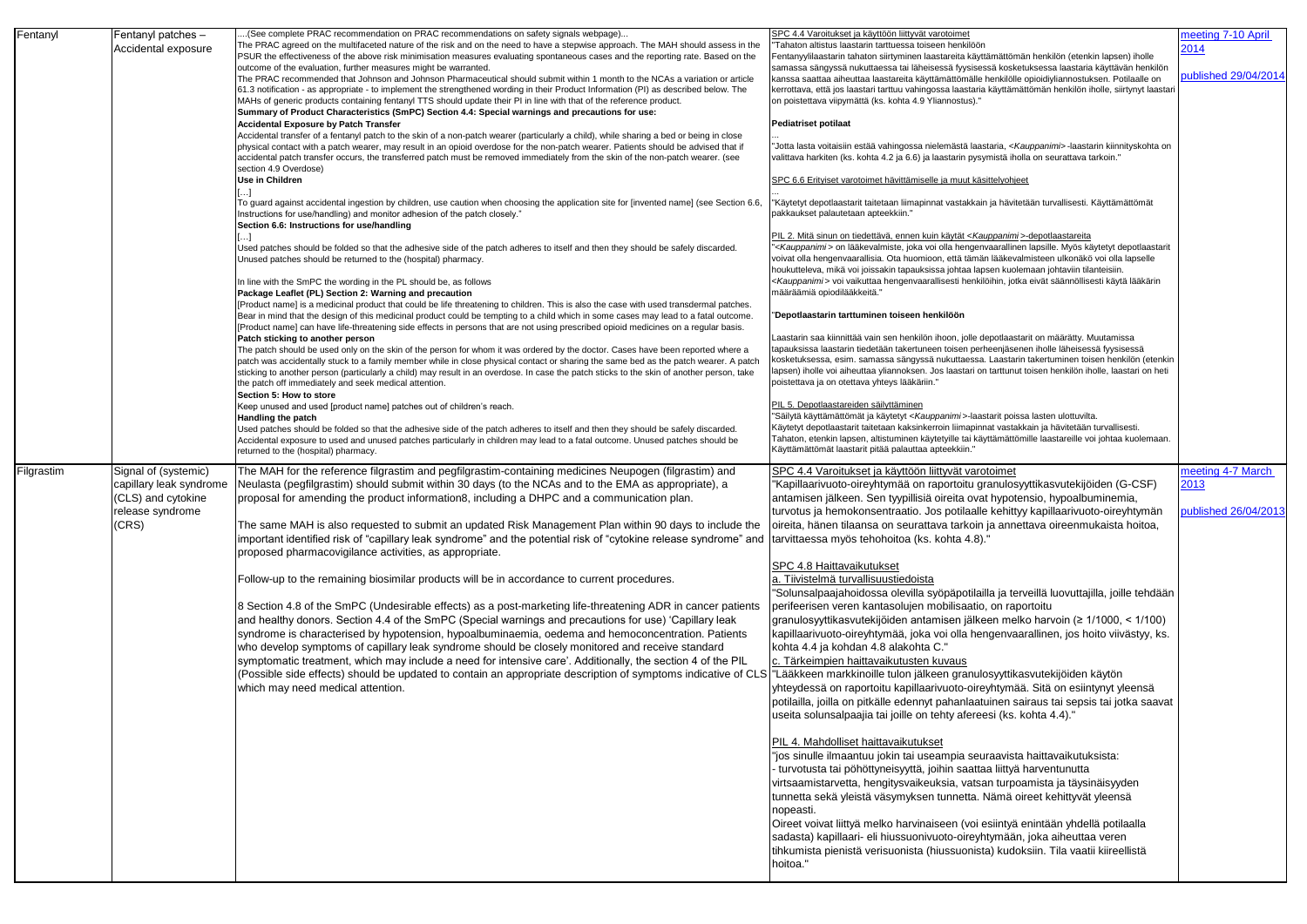| Fluoroquinolones | Retinal detachment | The association between fluoroquinolone intake and occurrence of retinal detachment has been investigated<br>In several epidemiological studies using various designs and data sources. Two studies (Etminan et al. 2012,<br>Kuo et al. 2014) have found a statistically significant increased risk. This increase was not confirmed in other<br>published studies (Chui et al. 2014, Eftekhari et al. 2014, Fife et al. 2014, Kapoor et al. 2014, Pasternak et al.<br>2013) as well as in a study conducted by EMA (http://www.encepp.eu/encepp/viewResource.htm?id=6709).<br>However, in most studies, confidence intervals were relatively wide and thus a small increase in risk cannot<br>be excluded, especially in patients with risk factors. In addition, non-clinical data support a possible<br>ophthalmological toxicity of fluoroquinolones and, although the number of spontaneous reports of retinal                                                                                                                                                                                                                                                                                                                                                                                                                                                                                                                                                                                                                                                                                                                                                                                                                                                                                                                                                                                                                                                      | SPC 4.4 Varoitukset ja käyttöön liittyvät varotoimet<br>"Näköhäiriöt<br>Jos näkö huonontuu, tai silmissä koetaan vaikutuksia, tulisi kääntyä välittömästi<br>silmälääkärin puoleen."<br>PIL 2. Mitä sinun on tiedettävä, ennen kuin käytät < <i>kauppanimeä</i> ><br>Kun otat <kauppanimeä><br/>Jos näkösi huonontuu, tai jos tunnet muita vaikutuksia silmissäsi, ota välittömästi</kauppanimeä> | meeting 10-13 June<br>2014<br>published 01/07/2014 |
|------------------|--------------------|--------------------------------------------------------------------------------------------------------------------------------------------------------------------------------------------------------------------------------------------------------------------------------------------------------------------------------------------------------------------------------------------------------------------------------------------------------------------------------------------------------------------------------------------------------------------------------------------------------------------------------------------------------------------------------------------------------------------------------------------------------------------------------------------------------------------------------------------------------------------------------------------------------------------------------------------------------------------------------------------------------------------------------------------------------------------------------------------------------------------------------------------------------------------------------------------------------------------------------------------------------------------------------------------------------------------------------------------------------------------------------------------------------------------------------------------------------------------------------------------------------------------------------------------------------------------------------------------------------------------------------------------------------------------------------------------------------------------------------------------------------------------------------------------------------------------------------------------------------------------------------------------------------------------------------------------------------------------------|---------------------------------------------------------------------------------------------------------------------------------------------------------------------------------------------------------------------------------------------------------------------------------------------------------------------------------------------------------------------------------------------------|----------------------------------------------------|
|                  |                    | detachment with fluoroquinolones is low, some cases were at least possibly related and there may also be<br>some underreporting. In summary, a causal relationship between fluoroquinolone intake and retinal<br>detachment can neither be established nor firmly excluded based on the available data. Given the<br>seriousness of retinal detachment with possible sequelae and the need for immediate intervention by an<br>ophthalmologist in case it occurs, the PRAC considered that the product information of all fluoroquinolones<br>for systemic use should contain a warning on vision disorders.<br>Consequently, when no such warning is already labelled, the MAHs of fluoroquinolone-containing medicinal<br>products for systemic use should submit, within 3 months, a variation to the relevant NCAs to update the<br>product information as follows:                                                                                                                                                                                                                                                                                                                                                                                                                                                                                                                                                                                                                                                                                                                                                                                                                                                                                                                                                                                                                                                                                                  | yhteyttä silmälääkärin."                                                                                                                                                                                                                                                                                                                                                                          |                                                    |
|                  |                    | Summary of Product Characteristics<br>4.4 Special warnings and precautions for use<br>Vision disorders<br>If vision becomes impaired or any effects on the eyes are experienced, an eye specialist should be consulted<br>immediately.                                                                                                                                                                                                                                                                                                                                                                                                                                                                                                                                                                                                                                                                                                                                                                                                                                                                                                                                                                                                                                                                                                                                                                                                                                                                                                                                                                                                                                                                                                                                                                                                                                                                                                                                   |                                                                                                                                                                                                                                                                                                                                                                                                   |                                                    |
|                  |                    | Package Leaflet<br>When taking [Product]<br>If your eyesight becomes impaired or if your eyes seem to be otherwise affected, consult an eye specialist<br>immediately.<br>[Cross-references should be added as appropriate]                                                                                                                                                                                                                                                                                                                                                                                                                                                                                                                                                                                                                                                                                                                                                                                                                                                                                                                                                                                                                                                                                                                                                                                                                                                                                                                                                                                                                                                                                                                                                                                                                                                                                                                                              |                                                                                                                                                                                                                                                                                                                                                                                                   |                                                    |
| Goserelin        | hyperhidrosis      | Long duration flushing and The PRAC considered the available data from post-marketing reports and the published literature. Whilst the limitations<br>of the post-marketing data were noted it was agreed that there were a small number of cases of hot flushes and/or<br>hyperhidrosis which prolonged after stopping goserelin that are not explained by comorbidities/concomitant treatments<br>or the patient's age. Moreover, there is a biological plausibility for this effect and the published literature supports that<br>goserelin can have effects on the hypothalamic-pituitary-gonadal axis that may persist after stopping treatment. In men,<br>ILH and testosterone levels have been shown to remain markedly suppressed at the end of the recommended dosing<br>interval and that this suppression can persist for several months beyond goserelin's expected duration of<br>pharmacological effect.<br>Based on the data, there is sufficient evidence to conclude that in some patients goserelin can cause flushing and<br>hyperhidrosis that persists after cessation of treatment and beyond the drug's expected duration of effect on the<br>hypothalamic-pituitary-gonadal axis.<br>The PRAC agreed that the MAH of Goserelin should submit a variation to the NCAs to update the product information to<br>reflect this information, within two months:<br>Section 4.8 of the SmPC (Summary of Product Characteristics)<br>The footnote to the table which lists adverse reactions should be amended as follows:<br><sup>4</sup> b These are pharmacological effects which seldom require withdrawal of therapy. Hyperhidrosis and hot flushes may<br>continue after stopping Zoladex."<br>Section 4 (Possible Side effects) of the PL (Package Leaflet)<br>The PL should be amended as indicated below:<br>Hot flushes and sweating. Occasionally these side effects may continue for some time (possibly months) after<br>stopping Zoladex. | SPC 4.8 Haittavaikutukset<br>"Voimakas hikoilu ja kuumat aallot saattavat jatkua Zoladexin lopettamisen<br>jälkeen.'<br>PIL 4. Mahdolliset haittavaikutukset<br>'Joskus nämä haittavaikutukset voivat jatkua jonkin aikaa (mahdollisesti kuukausia)<br>Zoladexin lopettamisen jälkeen."                                                                                                           | meeting 3-6 March<br>2014<br>published 25/03/2014  |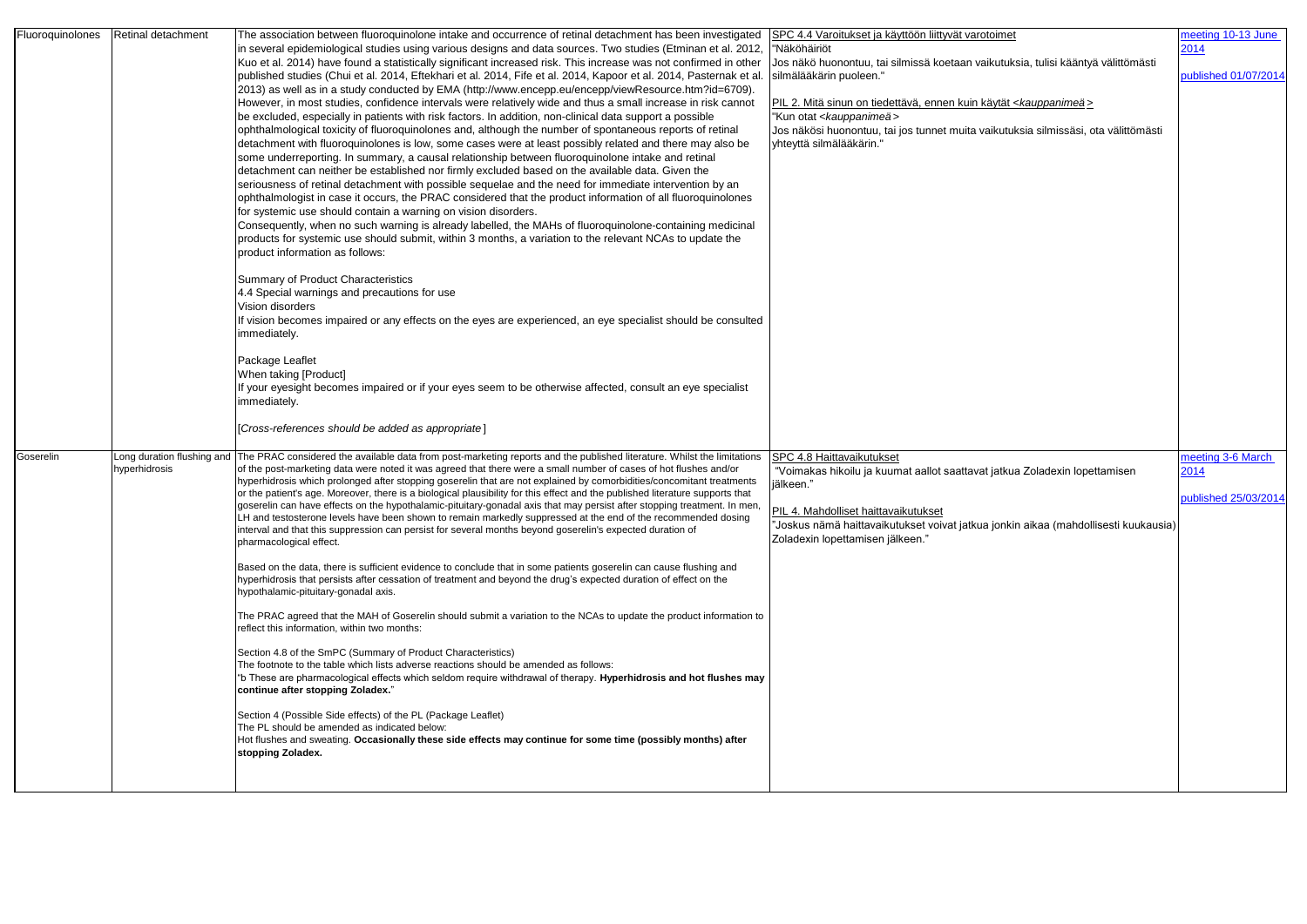| Hydroxychloroquine<br>Signal of hypoglycaemia                                         | In light of the information provided in EudraVigilance and in the literature, and considering the MAH for Plaquenil will<br>submit a national variation in Ireland to update sections 4.4 and 4.8 of the SmPC and the patient information leaflet<br>(PIL)/labelling to include information on the risk of hypoglycaemia, the MAHs for hydroxychloroquine or chloroquine<br>containing products should submit a variation to the national competent authorities (NCAs) concerned, within 60 days, to<br>include in the SmPC and PIL the following:<br>I. HYDROXYCHLOROQUINE<br>Section 4.4 of the SmPC:<br>Hydroxychloroquine has been shown to cause severe hypoglycaemia including loss of consciousness that could be life<br>threatening in patients treated with and without antidiabetic medications. Patients treated with hydroxychloroquine<br>should be warned about the risk of hypoglycaemia and the associated clinical signs and symptoms. Patients presenting<br>with clinical symptoms suggestive of hypoglycaemia during treatment with hydroxychloroquine should have their blood<br>glucose level checked and treatment reviewed as necessary.<br>Section 4.8 of the SmPC:<br>Under the SOC 'Metabolism and nutrition disorders':<br>Adverse Event: 'Hypoglycaemia' (see section 4.4). Frequency: unknown.<br>Hydroxychloroquine can cause lowering of the blood glucose level. Please ask your doctor to inform you of signs and<br>symptoms of low blood glucose levels. A check of the blood glucose level may be necessary<br>PIL - Side Effects section:<br>Side effects with frequency unknown:<br>Lowering of the blood glucose level                                                                                                                                                                                                                                                                                                                                                                                                                                                                                                                                                                                                                                                                                                                                                                                                                                                                                                                                                                                                                                                                                                                                                                                                                                                                                                                                                                                                                                                                                                                                                                                                                                                                                                               | SPC 4.4 Varoitukset ja käyttöön liittyvät varotoimet<br>'Hydroksiklorokiinin on osoitettu aiheuttavan vaikeaa hypoglykemiaa sekä<br>diabetespotilailla että potilailla, joilla ei ole verensokeria alentavaa lääkitystä.<br>Vaikeaan hypoglykemiaan voi liittyä hengenvaarallinen tajunnan menetys. Potilaita<br>on varoitettava hydroksiklorokiinihoitoon liittyvästä hypoglykemian riskistä ja<br>kerrottava hypoglykemiaan viittaavista merkeistä ja oireista. Jos potilaalla ilmenee<br>hoidon aikana hypoglykemiaan viittaavia oireita, verensokeri on mitattava ja hoito<br>arvioitava<br>tarvittaessa uudelleen."<br>SPC 4.8 Haittavaikutukset<br>Elinluokka: Aineenvaihdunta ja ravitsemus; Yleisyys: Tuntematon:<br>"Hypoglykemia (ks. kohta 4.4)"<br>PIL 4. Mahdolliset haittavaikutukset<br>Haittavaikutukset, joiden esiintyvyystiheyttä ei tunneta:<br>"matala verensokeri"<br>."Hydroksiklorokiini voi aiheuttaa verensokerin alenemista. Pyydä lääkäriäsi<br>kertomaan sinulle alentuneeseen verensokeriin viittaavista merkeistä ja oireista. Voi<br>olla tarpeellista mitata verensokeri."                                                                                                                                                                                                                                                                                                                                                                                                                                                                                                                                                                                                                                                                                                                                                                                                                                                                                                                                                                                                                                                                                                                                                                                                                                                                                                                                                                                                                                                                                                                                                               | meeting 2-5<br>September 2013<br>published 04/10/201 |
|---------------------------------------------------------------------------------------|-------------------------------------------------------------------------------------------------------------------------------------------------------------------------------------------------------------------------------------------------------------------------------------------------------------------------------------------------------------------------------------------------------------------------------------------------------------------------------------------------------------------------------------------------------------------------------------------------------------------------------------------------------------------------------------------------------------------------------------------------------------------------------------------------------------------------------------------------------------------------------------------------------------------------------------------------------------------------------------------------------------------------------------------------------------------------------------------------------------------------------------------------------------------------------------------------------------------------------------------------------------------------------------------------------------------------------------------------------------------------------------------------------------------------------------------------------------------------------------------------------------------------------------------------------------------------------------------------------------------------------------------------------------------------------------------------------------------------------------------------------------------------------------------------------------------------------------------------------------------------------------------------------------------------------------------------------------------------------------------------------------------------------------------------------------------------------------------------------------------------------------------------------------------------------------------------------------------------------------------------------------------------------------------------------------------------------------------------------------------------------------------------------------------------------------------------------------------------------------------------------------------------------------------------------------------------------------------------------------------------------------------------------------------------------------------------------------------------------------------------------------------------------------------------------------------------------------------------------------------------------------------------------------------------------------------------------------------------------------------------------------------------------------------------------------------------------------------------------------------------------------------------------------------------------------------------------------------------------------------------------------------------------------------------------------------------------------------------------------------------------|---------------------------------------------------------------------------------------------------------------------------------------------------------------------------------------------------------------------------------------------------------------------------------------------------------------------------------------------------------------------------------------------------------------------------------------------------------------------------------------------------------------------------------------------------------------------------------------------------------------------------------------------------------------------------------------------------------------------------------------------------------------------------------------------------------------------------------------------------------------------------------------------------------------------------------------------------------------------------------------------------------------------------------------------------------------------------------------------------------------------------------------------------------------------------------------------------------------------------------------------------------------------------------------------------------------------------------------------------------------------------------------------------------------------------------------------------------------------------------------------------------------------------------------------------------------------------------------------------------------------------------------------------------------------------------------------------------------------------------------------------------------------------------------------------------------------------------------------------------------------------------------------------------------------------------------------------------------------------------------------------------------------------------------------------------------------------------------------------------------------------------------------------------------------------------------------------------------------------------------------------------------------------------------------------------------------------------------------------------------------------------------------------------------------------------------------------------------------------------------------------------------------------------------------------------------------------------------------------------------------------------------------------------------------------|------------------------------------------------------|
| Leflunomide<br>Drug reaction with<br>eosinophilia and<br>systemic symptoms<br>(DRESS) | In light of the data available in EudraVigilance (EV) and in the literature, and considering the known association of leflunomide with<br>severe skin reactions (toxic epidermal necrolysis, Stevens-Johnson syndrome, erythema multiforme listed in the Summary of Product<br>Characteristics [SmPC], severe skin reactions listed as an identified risk in the Risk Management Plan [RMP]), the PRAC<br>recommended that the MAH for Arava (leflunomide) should submit a variation within 2 months to the EMA, to amend the product label<br>as described below. The MAHs of generic products containing leflunomide should update their product information in line with that of<br>the reference product.<br>Summary of Product Characteristics: Section 4.4 - Special warnings and precautions for use:<br><b>Skin Reactions</b><br>Very rare cases of Stevens Johnson syndrome or toxic epidermal necrolysis and Drug Reaction with Eosinophilia and Systemic<br>Symptoms (DRESS) have been reported in patients treated with leflunomide. As soon as skin and/or mucosal reactions are observed<br>which raise the suspicion of such severe reactions, Arava and any other possibly associated treatment must be discontinued, and a<br>leflunomide washout procedure initiated immediately. A complete washout is essential in such cases. In such cases re-exposure to<br>leflunomide is contra-indicated (see section 4.3).<br>Section 4.8 - Undesirable effects:<br>Skin and subcutaneous tissue disorders<br>Common: increased hair loss, eczema, rash (including maculopapular rash), pruritus, dry skin. Uncommon: urticaria. Very rare: toxic<br>epidermal necrolysis, Stevens-Johnson syndrome, erythema multiforme. Not known: cutaneous lupus erythematosus, pustular psoriasis<br>or worsening psoriasis, DRESS<br>Package Leaflet: Section 2: What you need to know before you take Arava<br>Warnings and precautions<br>Arava can occasionally cause some problems with your blood, liver, lungs, or nerves in your arms or legs. It may also cause some<br>serious allergic reactions (including Drug Reaction with Eosinophilia and Systemic Symptoms [DRESS]), or increase the chance of a<br>severe infection. For more information on these, please read section 4 (Possible side effects).<br>DRESS appears initially as flu-like symptoms and a rash on the face then an extended rash with a high temperature, increased levels o<br>liver enzymes seen in blood tests and an increase in a type of white blood cell (eosinophilia) and enlarged lymph nodes.<br>Section 4: Possible side effects<br>Like all medicines, this medicine can cause side effects, although not everybody gets them.<br>Tell your doctor immediately and stop taking Arava:<br>- if you experience weakness, feel light-headed or dizzy or have difficulty breathing, as these may be signs of a serious allergic reaction<br>- if you develop a skin rash or ulcers in your mouth, as these may indicate severe, sometimes life-threatening reactions (e.g. Stevens-<br>Johnson syndrome, toxic epidermal necrolysis, erythema multiforme, DRESS), see section 2.<br>Very rare side effects (may affect up to 1 in 10,000 people)<br>severe sometimes life-threatening reactions (Stevens-Johnson syndrome, toxic epidermal necrolysis, erythema multiforme, DRESS) | SPC 4.4 Varoitukset ja käyttöön liittyvät varotoimet<br>horeaktiot<br>Leflunomidilla hoidetuilla potilailla on hyvin harvoin raportoitu Stevens-Johnsonin oireyhtymää tai<br>toksista epidermaalista nekrolyysiä ja lääkkeeseen liittyvää yleisoireista eosinofiilista oireyhtymää<br>DRESS). Havaittaessa iho- tai limakalvoreaktioita, jotka herättävät epäilyn tällaisista vakavista<br>reaktioista, tulee Arava ja muu mahdollinen reaktioihin liittyvä hoito välittömästi keskeyttää ja<br>käynnistää leflunomidin elimistöstä poistamismenetelmä. Täydellinen elimistöstä poistaminen on<br>välttämätöntä näissä tilanteissa ja uudelleen altistus leflunomidille on vasta-aiheinen (ks. kohta 4.3).<br>SPC 4.8 Haittavaikutukset<br>Iho ja ihonalainen kudos<br>Tuntematon: ihon lupus erythematosus, märkärakkulainen psoriaasi tai psoriaasin paheneminen,<br>ääkkeeseen liittyvä yleisoireinen eosinofiilinen oireyhtymä (DRESS)<br>PIL 2. Mitä sinun on tiedettävä, ennen kuin käytät Arava-valmistetta<br>Varoitukset ja varotoimet<br>Arava voi joskus aiheuttaa sinulle vereen, maksaan, keuhkoihin tai käsien tai jalkojen hermoihin<br>kohdistuvia vaivoja. Se voi myös aiheuttaa vakavia allergisia reaktioita (kuten lääkkeeseen liittyvää<br>/leisoireista eosinofiilista oireyhtymää [DRESS-oireyhtymä]) tai lisätä vaikean infektion mahdollisuutta.<br>Lue lisätietoja tämän pakkausselosteen kohdasta 4 (Mahdolliset haittavaikutukset).<br>DRESS-oireyhtymä alkaa flunssan kaltaisina oireina ja kasvoihottumana. Ihottuma laajenee, nousee<br>korkea kuume, verikokeissa havaitaan kohonneita maksaentsyymien arvoja ja tietyntyyppisten<br>valkosolujen lisääntymistä (eosinofilia) sekä imusolmukkeet suurenevat.<br>PIL 4. Mahdolliset haittavaikutukset<br>Kerro välittömästi lääkärillesi ja lopeta Arava-valmisteen käyttäminen<br>jos sinulle ilmaantuu ihottumaa tai suun haavaumia, sillä nämä voivat olla merkkejä vaikeista, joskus<br>jopa henkeäuhkaavista reaktioista (esim. Stevens-Johnsonin oireyhtymä, toksinen epidermaalinen<br>nekrolyysi, erythema multiforme, lääkkeeseen liittyvä yleisoireinen eosinofiilinen oireyhtymä [DRESS-<br>oireyhtymä]), ks. kohta 2.<br>Muita haittavaikutuksia, kuten munuaisten vajaatoimintaa, veren virtsahappopitoisuuden laskua,<br>miesten infertiliteettiä eli siittiöiden määrän ja liikkuvuuden laskua (vaikutus on palautuva, kun hoito tällä<br>lääkkeellä lopetetaan), iholupusta (ilmenee ihottumana/punoituksena ihoalueilla, jotka altistuvat valolle),<br>psoriaasia (uusi tai paheneva) ja DRESS-oireyhtymää voi myös esiintyä, ja niiden esiintymistiheys on<br>untematon. | meeting 4-7<br>November 2013<br>published 28/11/2013 |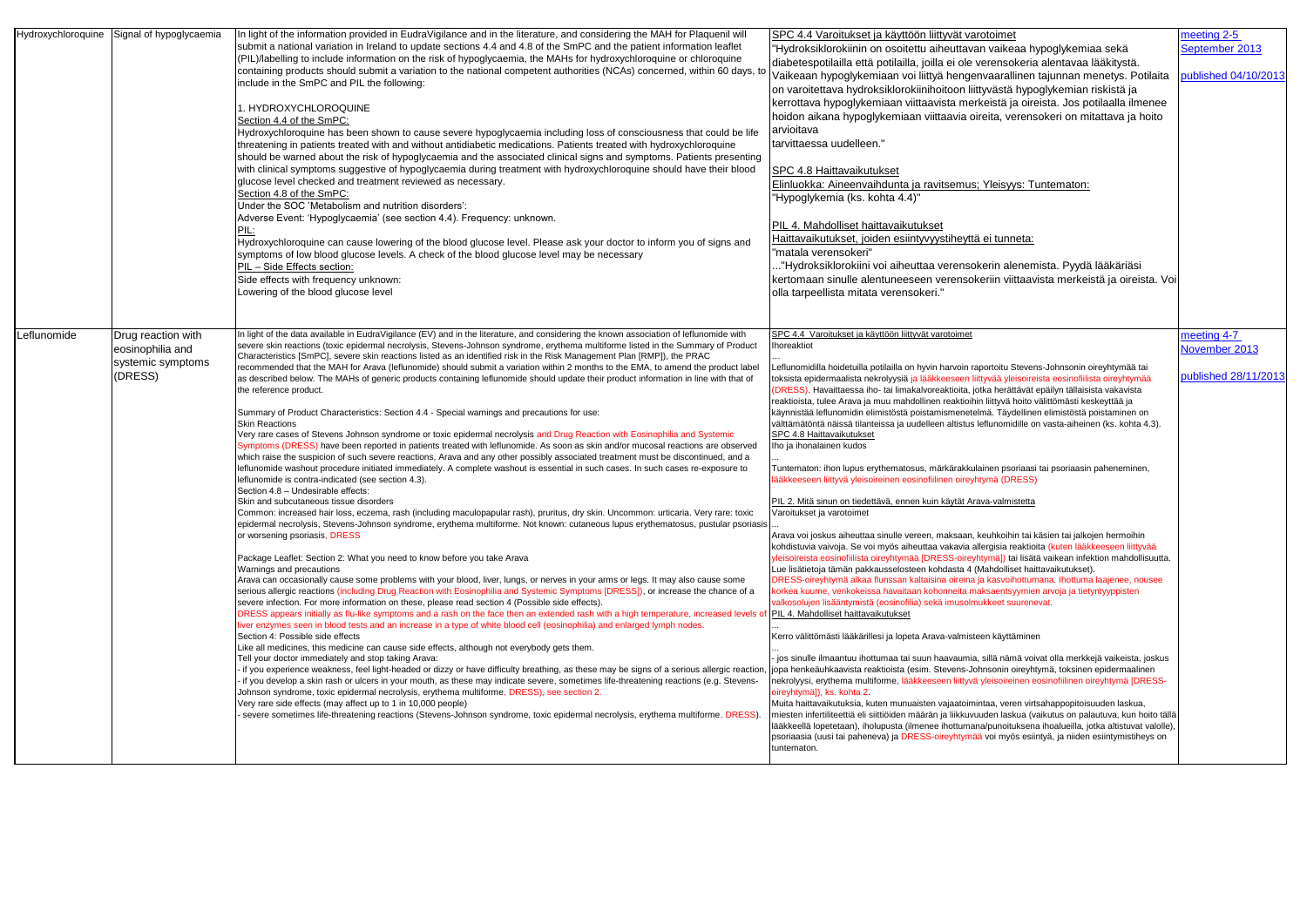| given the seriousness and potentially life-threatening nature of systemic capillary leak syndrome, the PRAC<br>"G-CSF annon jälkeen on raportoitu kapillaarivuoto-oireyhtymää, jolle on tyypillistä<br>November 2013<br>syndrome (CLS)<br>recommended that the MAH of lenograstim should submit a variation within 1 month to the NCA concerned to amend the hypotensio, hypoalbuminemia, turvotus ja hemokonsentraatio. Lenograstiimihoito on<br>product information as follows:<br>keskeytettävä, jos potilaalle ilmaantuu kapillaarivuoto-oireyhtymän oireita ja potilasta on<br>published 28/11/2013<br>Addition of capillary leak syndrome in section 4.8 of the SmPC (Undesirable effects) as a post-marketing life-threatening  hoidettava oireiden mukaan tarvittaessa tehohoidossa (ks. kohta 4.8)."<br>Adverse Drug Reaction (ADR): 'Capillary Leak syndrome, which can be life-threatening if treatment is delayed, has been<br>reported <include frequency="" here=""> in the post-marketing setting following administration of granulocyte-colony-<br/>SPC 4.8 Haittavaikutukset<br/>stimulating factors, mostly in cancer patients undergoing chemotherapy (see section 4.4)'.<br/>"Henkeä uhkaava haittavaikutus (ADR) myyntiluvan myöntämisen jälkeisessä seurannassa<br/>In the table of adverse reactions in section 4.8:<br/>Kapillaarivuoto-oireyhtymää, joka voi olla henkeä uhkaava hoidon viivästyessä, on<br/>Vascular disorders - (Frequency to be determined) - Capillary leak syndrome*<br/>raportoitu ilmenneen melko harvoin (≥ 1/1000 &lt; 1/100) myyntiluvan myöntämisen<br/>There have been post-marketing reports of life-threatening capillary leak syndrome (see section 4.4).<br/>jälkeisessä seurannassa useimmiten kemoterapiahoidossa olleille syöpäpotilaille<br/>Advice on clinical management of symptoms should be provided in section 4.4 of the SmPC (Special warnings and<br/>granulosyyttikasvutekijän annon jälkeen (ks. kohta 4.4)."<br/>precautions for use) as follows: Capillary leak syndrome has been reported after G-CSF administration and is<br/>characterised by hypotension, hypoalbuminaemia, oedema and haemoconcentration. Lenograstim should be<br/>Elinluokka: Verisuonisto; Yleisyys: Melko harvinainen:<br/>discontinued if patients develop symptoms of capillary leak syndrome and appropriate symptomatic treatment, which<br/>"Kapillaarivuoto-oireyhtymä*"<br/>may include a need for intensive care, should be given (see section 4.8).<br/>*Myyntiluvan myöntämisen jälkeisessä seurannassa on ilmoitettu henkeä uhkaavia<br/>Additionally, the section 4 of the Product Information Leaflet (PIL) (Possible side effects) should be updated as follows:<br/>kapillaarivuoto-oireyhtymä-tapauksia (ks kohta 4.4)."<br/>Please tell your doctor immediately if you have any of the following or combination of the following side effects:<br/>- swelling or puffiness, which may be associated with passing water less frequently, difficulty breathing, abdominal<br/>PIL 4. Mahdolliset haittavaikutukset<br/>swelling and feeling of fullness, and a general feeling of tiredness. These symptoms generally develop in a rapid fashion<br/>"Kerro heti lääkärille, jos sinulla on jokin tai joitakin seuraavista haittavaikutuksista:<br/>These could be symptoms of a <frequency be="" determined="" to=""> condition called 'Capillary Leak Syndrome' which causes<br/>urvotusta tai pöhöttyneisyyttä, johon voi liittyä virtsaamista tavallista harvemmin,<br/>blood to leak from the small blood vessels into your body and needs urgent medical attention.<br/>hengitysvaikeuksia, vatsan turvotusta ja täyden olon tunnetta sekä yleistä väsymystä. Nämä<br/>With the variation, the MAH should include a proposal for a Direct Healthcare Professional Communication (DHPC)<br/>oireet ilmenevät usein nopeasti. Ne voivat olla oireita melko harvinaisesta (voi ilmetä<br/>letter and a communication plan; in addition to the information specifically related to lenograstim, the DHPC should<br/>enintään 1 potilaalle 100:sta) tilasta, jota kutsutaan "hiussuonivuoto-oireyhtymäksi". Siinä<br/>include a general statement about the risk of CLS reported with G-CSF-containing products.<br/>pienistä verisuonista vuotaa verta elimistöösi ja kiireellinen lääkärinhoito on tarpeen."<br/>The MAH should also submit a Risk Management Plan within three months to include the important identified risk of<br/>"capillary leak syndrome" and the potential risk of "cytokine release syndrome" and all other important identified and<br/>potential risks and propose pharmacovigilance activities, as appropriate.<br/>Medication error - wrong Having considered EudraVigilance data, post-marketing reports and studies by Astellas, the MAH of Eligard,<br/>meeting 8-11<br/>SPC 4.4 Varoitukset ja käyttöön liittyvät varotoimet<br/>Leuprorelin<br/>September 2014<br/>technique in drug usage ass well as literature, the PRAC has agreed that the MAH of Eligard (leuprorelin) should submit a variation<br/>"Kliinisen tehon puute voi johtua tuotteen virheellisestä käyttövalmiiksi<br/>within 1 month to the NCA to amend the product label as described below (new text underlined). The new<br/>saattamisesta (katso kohta 4.2)."<br/>process<br/>SmPC should be disseminated together with the direct healthcare professional communication (DHPC).<br/>published 30/09/2014<br/>Summary of Product Characteristics:<br/>Section 4.4 - Special warnings and precautions for use<br/>Lack of clinical efficacy may occur due to incorrect reconstitution of the product (see section 4.2).<br/>(See complete PRAC recommendation on PRAC recommendations on safety signals webpage).<br/>Based on the cumulative review submitted by the MAH, the PRAC agreed that the MAH for Keppra should<br/>SPC 4.8 Haittavaikutukset<br/>meeting 4-7<br/>Hyponatraemia and<br/>November 2013<br/>inappropriate antidiuretic submit within 2 months a variation application to the EMA to update the SmPC and the package leaflet<br/>Aineenvaihdunta ja ravitsemus; Yleisyysluokka harvinaiset<br/>hormone secretion<br/>according to the wording detailed as follow:<br/>"hyponatremia"<br/>(SIADH)<br/>published 28/11/2013<br/>Summary of product characteristics (SmPC): the MAH should update the tabulated list of adverse reactions of PIL 4. Mahdolliset haittavaikutukset<br/>the section 4.8 of the SmPC with the PT "hyponatraemia" under the SOC "Metabolism and nutrition<br/>Harvinaiset<br/>disorders", frequency "rare" (<math>\geq</math>1/10.000 to &lt; 1/1000).<br/>"veren natriumpitoisuuden pieneneminen"<br/>Package leaflet: the MAH should update the section "4. Possible side effects" with the sentence "decreased<br/>blood sodium concentration", frequency "rare".</frequency></include> | Lenograstim   | (Systemic) capillary leak | Having considered the available evidence from case reports provided in the MAH review and the scientific literature and | SPC 4.4 Varoitukset ja käyttöön liittyvät varotoimet | meeting 4-7 |
|----------------------------------------------------------------------------------------------------------------------------------------------------------------------------------------------------------------------------------------------------------------------------------------------------------------------------------------------------------------------------------------------------------------------------------------------------------------------------------------------------------------------------------------------------------------------------------------------------------------------------------------------------------------------------------------------------------------------------------------------------------------------------------------------------------------------------------------------------------------------------------------------------------------------------------------------------------------------------------------------------------------------------------------------------------------------------------------------------------------------------------------------------------------------------------------------------------------------------------------------------------------------------------------------------------------------------------------------------------------------------------------------------------------------------------------------------------------------------------------------------------------------------------------------------------------------------------------------------------------------------------------------------------------------------------------------------------------------------------------------------------------------------------------------------------------------------------------------------------------------------------------------------------------------------------------------------------------------------------------------------------------------------------------------------------------------------------------------------------------------------------------------------------------------------------------------------------------------------------------------------------------------------------------------------------------------------------------------------------------------------------------------------------------------------------------------------------------------------------------------------------------------------------------------------------------------------------------------------------------------------------------------------------------------------------------------------------------------------------------------------------------------------------------------------------------------------------------------------------------------------------------------------------------------------------------------------------------------------------------------------------------------------------------------------------------------------------------------------------------------------------------------------------------------------------------------------------------------------------------------------------------------------------------------------------------------------------------------------------------------------------------------------------------------------------------------------------------------------------------------------------------------------------------------------------------------------------------------------------------------------------------------------------------------------------------------------------------------------------------------------------------------------------------------------------------------------------------------------------------------------------------------------------------------------------------------------------------------------------------------------------------------------------------------------------------------------------------------------------------------------------------------------------------------------------------------------------------------------------------------------------------------------------------------------------------------------------------------------------------------------------------------------------------------------------------------------------------------------------------------------------------------------------------------------------------------------------------------------------------------------------------------------------------------------------------------------------------------------------------------------------------------------------------------------------------------------------------------------------------------------------------------------------------------------------------------------------------------------------------------------------------------------------------------------------------------------------------------------------------------------------------------------------------------------------------------------------------------------------------------------------------------------------------------------------------------------------------------------------------------------------------------------------------------------------------------------------------------------------------------------------------------------------------------------------------------------------------------------------------------------------------------------------------------------------------------------------------------------------------------------------------------------------------------------------------------------------------------------------------------------------------------------------------------------------------------------------------------------------------------------------------------------------------------------------------------------------------------------------------------------------------------------------------------------------------------------------------------------------------------------------------------------------------------------------------------------------------------------------------------------------------------------------------------------------------------------------------------------------------------------------------------------------------------------------------------------------------------------------------------------------------------------------------------------------------------------------------------------------------------------------------------------------------------------------------------------------------------------------------------------------------------------------------------------|---------------|---------------------------|-------------------------------------------------------------------------------------------------------------------------|------------------------------------------------------|-------------|
|                                                                                                                                                                                                                                                                                                                                                                                                                                                                                                                                                                                                                                                                                                                                                                                                                                                                                                                                                                                                                                                                                                                                                                                                                                                                                                                                                                                                                                                                                                                                                                                                                                                                                                                                                                                                                                                                                                                                                                                                                                                                                                                                                                                                                                                                                                                                                                                                                                                                                                                                                                                                                                                                                                                                                                                                                                                                                                                                                                                                                                                                                                                                                                                                                                                                                                                                                                                                                                                                                                                                                                                                                                                                                                                                                                                                                                                                                                                                                                                                                                                                                                                                                                                                                                                                                                                                                                                                                                                                                                                                                                                                                                                                                                                                                                                                                                                                                                                                                                                                                                                                                                                                                                                                                                                                                                                                                                                                                                                                                                                                                                                                                                                                                                                                                                                                                                                                                                                                                                                                                                                                                                                                                                                                                                                                                                                                                                                                                                                                                                                                                                                                                                                                                                                                                                                                                                                                                                                            |               |                           |                                                                                                                         |                                                      |             |
|                                                                                                                                                                                                                                                                                                                                                                                                                                                                                                                                                                                                                                                                                                                                                                                                                                                                                                                                                                                                                                                                                                                                                                                                                                                                                                                                                                                                                                                                                                                                                                                                                                                                                                                                                                                                                                                                                                                                                                                                                                                                                                                                                                                                                                                                                                                                                                                                                                                                                                                                                                                                                                                                                                                                                                                                                                                                                                                                                                                                                                                                                                                                                                                                                                                                                                                                                                                                                                                                                                                                                                                                                                                                                                                                                                                                                                                                                                                                                                                                                                                                                                                                                                                                                                                                                                                                                                                                                                                                                                                                                                                                                                                                                                                                                                                                                                                                                                                                                                                                                                                                                                                                                                                                                                                                                                                                                                                                                                                                                                                                                                                                                                                                                                                                                                                                                                                                                                                                                                                                                                                                                                                                                                                                                                                                                                                                                                                                                                                                                                                                                                                                                                                                                                                                                                                                                                                                                                                            |               |                           |                                                                                                                         |                                                      |             |
|                                                                                                                                                                                                                                                                                                                                                                                                                                                                                                                                                                                                                                                                                                                                                                                                                                                                                                                                                                                                                                                                                                                                                                                                                                                                                                                                                                                                                                                                                                                                                                                                                                                                                                                                                                                                                                                                                                                                                                                                                                                                                                                                                                                                                                                                                                                                                                                                                                                                                                                                                                                                                                                                                                                                                                                                                                                                                                                                                                                                                                                                                                                                                                                                                                                                                                                                                                                                                                                                                                                                                                                                                                                                                                                                                                                                                                                                                                                                                                                                                                                                                                                                                                                                                                                                                                                                                                                                                                                                                                                                                                                                                                                                                                                                                                                                                                                                                                                                                                                                                                                                                                                                                                                                                                                                                                                                                                                                                                                                                                                                                                                                                                                                                                                                                                                                                                                                                                                                                                                                                                                                                                                                                                                                                                                                                                                                                                                                                                                                                                                                                                                                                                                                                                                                                                                                                                                                                                                            |               |                           |                                                                                                                         |                                                      |             |
|                                                                                                                                                                                                                                                                                                                                                                                                                                                                                                                                                                                                                                                                                                                                                                                                                                                                                                                                                                                                                                                                                                                                                                                                                                                                                                                                                                                                                                                                                                                                                                                                                                                                                                                                                                                                                                                                                                                                                                                                                                                                                                                                                                                                                                                                                                                                                                                                                                                                                                                                                                                                                                                                                                                                                                                                                                                                                                                                                                                                                                                                                                                                                                                                                                                                                                                                                                                                                                                                                                                                                                                                                                                                                                                                                                                                                                                                                                                                                                                                                                                                                                                                                                                                                                                                                                                                                                                                                                                                                                                                                                                                                                                                                                                                                                                                                                                                                                                                                                                                                                                                                                                                                                                                                                                                                                                                                                                                                                                                                                                                                                                                                                                                                                                                                                                                                                                                                                                                                                                                                                                                                                                                                                                                                                                                                                                                                                                                                                                                                                                                                                                                                                                                                                                                                                                                                                                                                                                            |               |                           |                                                                                                                         |                                                      |             |
|                                                                                                                                                                                                                                                                                                                                                                                                                                                                                                                                                                                                                                                                                                                                                                                                                                                                                                                                                                                                                                                                                                                                                                                                                                                                                                                                                                                                                                                                                                                                                                                                                                                                                                                                                                                                                                                                                                                                                                                                                                                                                                                                                                                                                                                                                                                                                                                                                                                                                                                                                                                                                                                                                                                                                                                                                                                                                                                                                                                                                                                                                                                                                                                                                                                                                                                                                                                                                                                                                                                                                                                                                                                                                                                                                                                                                                                                                                                                                                                                                                                                                                                                                                                                                                                                                                                                                                                                                                                                                                                                                                                                                                                                                                                                                                                                                                                                                                                                                                                                                                                                                                                                                                                                                                                                                                                                                                                                                                                                                                                                                                                                                                                                                                                                                                                                                                                                                                                                                                                                                                                                                                                                                                                                                                                                                                                                                                                                                                                                                                                                                                                                                                                                                                                                                                                                                                                                                                                            |               |                           |                                                                                                                         |                                                      |             |
|                                                                                                                                                                                                                                                                                                                                                                                                                                                                                                                                                                                                                                                                                                                                                                                                                                                                                                                                                                                                                                                                                                                                                                                                                                                                                                                                                                                                                                                                                                                                                                                                                                                                                                                                                                                                                                                                                                                                                                                                                                                                                                                                                                                                                                                                                                                                                                                                                                                                                                                                                                                                                                                                                                                                                                                                                                                                                                                                                                                                                                                                                                                                                                                                                                                                                                                                                                                                                                                                                                                                                                                                                                                                                                                                                                                                                                                                                                                                                                                                                                                                                                                                                                                                                                                                                                                                                                                                                                                                                                                                                                                                                                                                                                                                                                                                                                                                                                                                                                                                                                                                                                                                                                                                                                                                                                                                                                                                                                                                                                                                                                                                                                                                                                                                                                                                                                                                                                                                                                                                                                                                                                                                                                                                                                                                                                                                                                                                                                                                                                                                                                                                                                                                                                                                                                                                                                                                                                                            |               |                           |                                                                                                                         |                                                      |             |
|                                                                                                                                                                                                                                                                                                                                                                                                                                                                                                                                                                                                                                                                                                                                                                                                                                                                                                                                                                                                                                                                                                                                                                                                                                                                                                                                                                                                                                                                                                                                                                                                                                                                                                                                                                                                                                                                                                                                                                                                                                                                                                                                                                                                                                                                                                                                                                                                                                                                                                                                                                                                                                                                                                                                                                                                                                                                                                                                                                                                                                                                                                                                                                                                                                                                                                                                                                                                                                                                                                                                                                                                                                                                                                                                                                                                                                                                                                                                                                                                                                                                                                                                                                                                                                                                                                                                                                                                                                                                                                                                                                                                                                                                                                                                                                                                                                                                                                                                                                                                                                                                                                                                                                                                                                                                                                                                                                                                                                                                                                                                                                                                                                                                                                                                                                                                                                                                                                                                                                                                                                                                                                                                                                                                                                                                                                                                                                                                                                                                                                                                                                                                                                                                                                                                                                                                                                                                                                                            |               |                           |                                                                                                                         |                                                      |             |
|                                                                                                                                                                                                                                                                                                                                                                                                                                                                                                                                                                                                                                                                                                                                                                                                                                                                                                                                                                                                                                                                                                                                                                                                                                                                                                                                                                                                                                                                                                                                                                                                                                                                                                                                                                                                                                                                                                                                                                                                                                                                                                                                                                                                                                                                                                                                                                                                                                                                                                                                                                                                                                                                                                                                                                                                                                                                                                                                                                                                                                                                                                                                                                                                                                                                                                                                                                                                                                                                                                                                                                                                                                                                                                                                                                                                                                                                                                                                                                                                                                                                                                                                                                                                                                                                                                                                                                                                                                                                                                                                                                                                                                                                                                                                                                                                                                                                                                                                                                                                                                                                                                                                                                                                                                                                                                                                                                                                                                                                                                                                                                                                                                                                                                                                                                                                                                                                                                                                                                                                                                                                                                                                                                                                                                                                                                                                                                                                                                                                                                                                                                                                                                                                                                                                                                                                                                                                                                                            |               |                           |                                                                                                                         |                                                      |             |
|                                                                                                                                                                                                                                                                                                                                                                                                                                                                                                                                                                                                                                                                                                                                                                                                                                                                                                                                                                                                                                                                                                                                                                                                                                                                                                                                                                                                                                                                                                                                                                                                                                                                                                                                                                                                                                                                                                                                                                                                                                                                                                                                                                                                                                                                                                                                                                                                                                                                                                                                                                                                                                                                                                                                                                                                                                                                                                                                                                                                                                                                                                                                                                                                                                                                                                                                                                                                                                                                                                                                                                                                                                                                                                                                                                                                                                                                                                                                                                                                                                                                                                                                                                                                                                                                                                                                                                                                                                                                                                                                                                                                                                                                                                                                                                                                                                                                                                                                                                                                                                                                                                                                                                                                                                                                                                                                                                                                                                                                                                                                                                                                                                                                                                                                                                                                                                                                                                                                                                                                                                                                                                                                                                                                                                                                                                                                                                                                                                                                                                                                                                                                                                                                                                                                                                                                                                                                                                                            |               |                           |                                                                                                                         |                                                      |             |
|                                                                                                                                                                                                                                                                                                                                                                                                                                                                                                                                                                                                                                                                                                                                                                                                                                                                                                                                                                                                                                                                                                                                                                                                                                                                                                                                                                                                                                                                                                                                                                                                                                                                                                                                                                                                                                                                                                                                                                                                                                                                                                                                                                                                                                                                                                                                                                                                                                                                                                                                                                                                                                                                                                                                                                                                                                                                                                                                                                                                                                                                                                                                                                                                                                                                                                                                                                                                                                                                                                                                                                                                                                                                                                                                                                                                                                                                                                                                                                                                                                                                                                                                                                                                                                                                                                                                                                                                                                                                                                                                                                                                                                                                                                                                                                                                                                                                                                                                                                                                                                                                                                                                                                                                                                                                                                                                                                                                                                                                                                                                                                                                                                                                                                                                                                                                                                                                                                                                                                                                                                                                                                                                                                                                                                                                                                                                                                                                                                                                                                                                                                                                                                                                                                                                                                                                                                                                                                                            |               |                           |                                                                                                                         |                                                      |             |
|                                                                                                                                                                                                                                                                                                                                                                                                                                                                                                                                                                                                                                                                                                                                                                                                                                                                                                                                                                                                                                                                                                                                                                                                                                                                                                                                                                                                                                                                                                                                                                                                                                                                                                                                                                                                                                                                                                                                                                                                                                                                                                                                                                                                                                                                                                                                                                                                                                                                                                                                                                                                                                                                                                                                                                                                                                                                                                                                                                                                                                                                                                                                                                                                                                                                                                                                                                                                                                                                                                                                                                                                                                                                                                                                                                                                                                                                                                                                                                                                                                                                                                                                                                                                                                                                                                                                                                                                                                                                                                                                                                                                                                                                                                                                                                                                                                                                                                                                                                                                                                                                                                                                                                                                                                                                                                                                                                                                                                                                                                                                                                                                                                                                                                                                                                                                                                                                                                                                                                                                                                                                                                                                                                                                                                                                                                                                                                                                                                                                                                                                                                                                                                                                                                                                                                                                                                                                                                                            |               |                           |                                                                                                                         |                                                      |             |
|                                                                                                                                                                                                                                                                                                                                                                                                                                                                                                                                                                                                                                                                                                                                                                                                                                                                                                                                                                                                                                                                                                                                                                                                                                                                                                                                                                                                                                                                                                                                                                                                                                                                                                                                                                                                                                                                                                                                                                                                                                                                                                                                                                                                                                                                                                                                                                                                                                                                                                                                                                                                                                                                                                                                                                                                                                                                                                                                                                                                                                                                                                                                                                                                                                                                                                                                                                                                                                                                                                                                                                                                                                                                                                                                                                                                                                                                                                                                                                                                                                                                                                                                                                                                                                                                                                                                                                                                                                                                                                                                                                                                                                                                                                                                                                                                                                                                                                                                                                                                                                                                                                                                                                                                                                                                                                                                                                                                                                                                                                                                                                                                                                                                                                                                                                                                                                                                                                                                                                                                                                                                                                                                                                                                                                                                                                                                                                                                                                                                                                                                                                                                                                                                                                                                                                                                                                                                                                                            |               |                           |                                                                                                                         |                                                      |             |
|                                                                                                                                                                                                                                                                                                                                                                                                                                                                                                                                                                                                                                                                                                                                                                                                                                                                                                                                                                                                                                                                                                                                                                                                                                                                                                                                                                                                                                                                                                                                                                                                                                                                                                                                                                                                                                                                                                                                                                                                                                                                                                                                                                                                                                                                                                                                                                                                                                                                                                                                                                                                                                                                                                                                                                                                                                                                                                                                                                                                                                                                                                                                                                                                                                                                                                                                                                                                                                                                                                                                                                                                                                                                                                                                                                                                                                                                                                                                                                                                                                                                                                                                                                                                                                                                                                                                                                                                                                                                                                                                                                                                                                                                                                                                                                                                                                                                                                                                                                                                                                                                                                                                                                                                                                                                                                                                                                                                                                                                                                                                                                                                                                                                                                                                                                                                                                                                                                                                                                                                                                                                                                                                                                                                                                                                                                                                                                                                                                                                                                                                                                                                                                                                                                                                                                                                                                                                                                                            |               |                           |                                                                                                                         |                                                      |             |
|                                                                                                                                                                                                                                                                                                                                                                                                                                                                                                                                                                                                                                                                                                                                                                                                                                                                                                                                                                                                                                                                                                                                                                                                                                                                                                                                                                                                                                                                                                                                                                                                                                                                                                                                                                                                                                                                                                                                                                                                                                                                                                                                                                                                                                                                                                                                                                                                                                                                                                                                                                                                                                                                                                                                                                                                                                                                                                                                                                                                                                                                                                                                                                                                                                                                                                                                                                                                                                                                                                                                                                                                                                                                                                                                                                                                                                                                                                                                                                                                                                                                                                                                                                                                                                                                                                                                                                                                                                                                                                                                                                                                                                                                                                                                                                                                                                                                                                                                                                                                                                                                                                                                                                                                                                                                                                                                                                                                                                                                                                                                                                                                                                                                                                                                                                                                                                                                                                                                                                                                                                                                                                                                                                                                                                                                                                                                                                                                                                                                                                                                                                                                                                                                                                                                                                                                                                                                                                                            |               |                           |                                                                                                                         |                                                      |             |
|                                                                                                                                                                                                                                                                                                                                                                                                                                                                                                                                                                                                                                                                                                                                                                                                                                                                                                                                                                                                                                                                                                                                                                                                                                                                                                                                                                                                                                                                                                                                                                                                                                                                                                                                                                                                                                                                                                                                                                                                                                                                                                                                                                                                                                                                                                                                                                                                                                                                                                                                                                                                                                                                                                                                                                                                                                                                                                                                                                                                                                                                                                                                                                                                                                                                                                                                                                                                                                                                                                                                                                                                                                                                                                                                                                                                                                                                                                                                                                                                                                                                                                                                                                                                                                                                                                                                                                                                                                                                                                                                                                                                                                                                                                                                                                                                                                                                                                                                                                                                                                                                                                                                                                                                                                                                                                                                                                                                                                                                                                                                                                                                                                                                                                                                                                                                                                                                                                                                                                                                                                                                                                                                                                                                                                                                                                                                                                                                                                                                                                                                                                                                                                                                                                                                                                                                                                                                                                                            |               |                           |                                                                                                                         |                                                      |             |
|                                                                                                                                                                                                                                                                                                                                                                                                                                                                                                                                                                                                                                                                                                                                                                                                                                                                                                                                                                                                                                                                                                                                                                                                                                                                                                                                                                                                                                                                                                                                                                                                                                                                                                                                                                                                                                                                                                                                                                                                                                                                                                                                                                                                                                                                                                                                                                                                                                                                                                                                                                                                                                                                                                                                                                                                                                                                                                                                                                                                                                                                                                                                                                                                                                                                                                                                                                                                                                                                                                                                                                                                                                                                                                                                                                                                                                                                                                                                                                                                                                                                                                                                                                                                                                                                                                                                                                                                                                                                                                                                                                                                                                                                                                                                                                                                                                                                                                                                                                                                                                                                                                                                                                                                                                                                                                                                                                                                                                                                                                                                                                                                                                                                                                                                                                                                                                                                                                                                                                                                                                                                                                                                                                                                                                                                                                                                                                                                                                                                                                                                                                                                                                                                                                                                                                                                                                                                                                                            |               |                           |                                                                                                                         |                                                      |             |
|                                                                                                                                                                                                                                                                                                                                                                                                                                                                                                                                                                                                                                                                                                                                                                                                                                                                                                                                                                                                                                                                                                                                                                                                                                                                                                                                                                                                                                                                                                                                                                                                                                                                                                                                                                                                                                                                                                                                                                                                                                                                                                                                                                                                                                                                                                                                                                                                                                                                                                                                                                                                                                                                                                                                                                                                                                                                                                                                                                                                                                                                                                                                                                                                                                                                                                                                                                                                                                                                                                                                                                                                                                                                                                                                                                                                                                                                                                                                                                                                                                                                                                                                                                                                                                                                                                                                                                                                                                                                                                                                                                                                                                                                                                                                                                                                                                                                                                                                                                                                                                                                                                                                                                                                                                                                                                                                                                                                                                                                                                                                                                                                                                                                                                                                                                                                                                                                                                                                                                                                                                                                                                                                                                                                                                                                                                                                                                                                                                                                                                                                                                                                                                                                                                                                                                                                                                                                                                                            |               |                           |                                                                                                                         |                                                      |             |
|                                                                                                                                                                                                                                                                                                                                                                                                                                                                                                                                                                                                                                                                                                                                                                                                                                                                                                                                                                                                                                                                                                                                                                                                                                                                                                                                                                                                                                                                                                                                                                                                                                                                                                                                                                                                                                                                                                                                                                                                                                                                                                                                                                                                                                                                                                                                                                                                                                                                                                                                                                                                                                                                                                                                                                                                                                                                                                                                                                                                                                                                                                                                                                                                                                                                                                                                                                                                                                                                                                                                                                                                                                                                                                                                                                                                                                                                                                                                                                                                                                                                                                                                                                                                                                                                                                                                                                                                                                                                                                                                                                                                                                                                                                                                                                                                                                                                                                                                                                                                                                                                                                                                                                                                                                                                                                                                                                                                                                                                                                                                                                                                                                                                                                                                                                                                                                                                                                                                                                                                                                                                                                                                                                                                                                                                                                                                                                                                                                                                                                                                                                                                                                                                                                                                                                                                                                                                                                                            |               |                           |                                                                                                                         |                                                      |             |
|                                                                                                                                                                                                                                                                                                                                                                                                                                                                                                                                                                                                                                                                                                                                                                                                                                                                                                                                                                                                                                                                                                                                                                                                                                                                                                                                                                                                                                                                                                                                                                                                                                                                                                                                                                                                                                                                                                                                                                                                                                                                                                                                                                                                                                                                                                                                                                                                                                                                                                                                                                                                                                                                                                                                                                                                                                                                                                                                                                                                                                                                                                                                                                                                                                                                                                                                                                                                                                                                                                                                                                                                                                                                                                                                                                                                                                                                                                                                                                                                                                                                                                                                                                                                                                                                                                                                                                                                                                                                                                                                                                                                                                                                                                                                                                                                                                                                                                                                                                                                                                                                                                                                                                                                                                                                                                                                                                                                                                                                                                                                                                                                                                                                                                                                                                                                                                                                                                                                                                                                                                                                                                                                                                                                                                                                                                                                                                                                                                                                                                                                                                                                                                                                                                                                                                                                                                                                                                                            |               |                           |                                                                                                                         |                                                      |             |
|                                                                                                                                                                                                                                                                                                                                                                                                                                                                                                                                                                                                                                                                                                                                                                                                                                                                                                                                                                                                                                                                                                                                                                                                                                                                                                                                                                                                                                                                                                                                                                                                                                                                                                                                                                                                                                                                                                                                                                                                                                                                                                                                                                                                                                                                                                                                                                                                                                                                                                                                                                                                                                                                                                                                                                                                                                                                                                                                                                                                                                                                                                                                                                                                                                                                                                                                                                                                                                                                                                                                                                                                                                                                                                                                                                                                                                                                                                                                                                                                                                                                                                                                                                                                                                                                                                                                                                                                                                                                                                                                                                                                                                                                                                                                                                                                                                                                                                                                                                                                                                                                                                                                                                                                                                                                                                                                                                                                                                                                                                                                                                                                                                                                                                                                                                                                                                                                                                                                                                                                                                                                                                                                                                                                                                                                                                                                                                                                                                                                                                                                                                                                                                                                                                                                                                                                                                                                                                                            |               |                           |                                                                                                                         |                                                      |             |
|                                                                                                                                                                                                                                                                                                                                                                                                                                                                                                                                                                                                                                                                                                                                                                                                                                                                                                                                                                                                                                                                                                                                                                                                                                                                                                                                                                                                                                                                                                                                                                                                                                                                                                                                                                                                                                                                                                                                                                                                                                                                                                                                                                                                                                                                                                                                                                                                                                                                                                                                                                                                                                                                                                                                                                                                                                                                                                                                                                                                                                                                                                                                                                                                                                                                                                                                                                                                                                                                                                                                                                                                                                                                                                                                                                                                                                                                                                                                                                                                                                                                                                                                                                                                                                                                                                                                                                                                                                                                                                                                                                                                                                                                                                                                                                                                                                                                                                                                                                                                                                                                                                                                                                                                                                                                                                                                                                                                                                                                                                                                                                                                                                                                                                                                                                                                                                                                                                                                                                                                                                                                                                                                                                                                                                                                                                                                                                                                                                                                                                                                                                                                                                                                                                                                                                                                                                                                                                                            |               |                           |                                                                                                                         |                                                      |             |
|                                                                                                                                                                                                                                                                                                                                                                                                                                                                                                                                                                                                                                                                                                                                                                                                                                                                                                                                                                                                                                                                                                                                                                                                                                                                                                                                                                                                                                                                                                                                                                                                                                                                                                                                                                                                                                                                                                                                                                                                                                                                                                                                                                                                                                                                                                                                                                                                                                                                                                                                                                                                                                                                                                                                                                                                                                                                                                                                                                                                                                                                                                                                                                                                                                                                                                                                                                                                                                                                                                                                                                                                                                                                                                                                                                                                                                                                                                                                                                                                                                                                                                                                                                                                                                                                                                                                                                                                                                                                                                                                                                                                                                                                                                                                                                                                                                                                                                                                                                                                                                                                                                                                                                                                                                                                                                                                                                                                                                                                                                                                                                                                                                                                                                                                                                                                                                                                                                                                                                                                                                                                                                                                                                                                                                                                                                                                                                                                                                                                                                                                                                                                                                                                                                                                                                                                                                                                                                                            |               |                           |                                                                                                                         |                                                      |             |
|                                                                                                                                                                                                                                                                                                                                                                                                                                                                                                                                                                                                                                                                                                                                                                                                                                                                                                                                                                                                                                                                                                                                                                                                                                                                                                                                                                                                                                                                                                                                                                                                                                                                                                                                                                                                                                                                                                                                                                                                                                                                                                                                                                                                                                                                                                                                                                                                                                                                                                                                                                                                                                                                                                                                                                                                                                                                                                                                                                                                                                                                                                                                                                                                                                                                                                                                                                                                                                                                                                                                                                                                                                                                                                                                                                                                                                                                                                                                                                                                                                                                                                                                                                                                                                                                                                                                                                                                                                                                                                                                                                                                                                                                                                                                                                                                                                                                                                                                                                                                                                                                                                                                                                                                                                                                                                                                                                                                                                                                                                                                                                                                                                                                                                                                                                                                                                                                                                                                                                                                                                                                                                                                                                                                                                                                                                                                                                                                                                                                                                                                                                                                                                                                                                                                                                                                                                                                                                                            |               |                           |                                                                                                                         |                                                      |             |
|                                                                                                                                                                                                                                                                                                                                                                                                                                                                                                                                                                                                                                                                                                                                                                                                                                                                                                                                                                                                                                                                                                                                                                                                                                                                                                                                                                                                                                                                                                                                                                                                                                                                                                                                                                                                                                                                                                                                                                                                                                                                                                                                                                                                                                                                                                                                                                                                                                                                                                                                                                                                                                                                                                                                                                                                                                                                                                                                                                                                                                                                                                                                                                                                                                                                                                                                                                                                                                                                                                                                                                                                                                                                                                                                                                                                                                                                                                                                                                                                                                                                                                                                                                                                                                                                                                                                                                                                                                                                                                                                                                                                                                                                                                                                                                                                                                                                                                                                                                                                                                                                                                                                                                                                                                                                                                                                                                                                                                                                                                                                                                                                                                                                                                                                                                                                                                                                                                                                                                                                                                                                                                                                                                                                                                                                                                                                                                                                                                                                                                                                                                                                                                                                                                                                                                                                                                                                                                                            |               |                           |                                                                                                                         |                                                      |             |
|                                                                                                                                                                                                                                                                                                                                                                                                                                                                                                                                                                                                                                                                                                                                                                                                                                                                                                                                                                                                                                                                                                                                                                                                                                                                                                                                                                                                                                                                                                                                                                                                                                                                                                                                                                                                                                                                                                                                                                                                                                                                                                                                                                                                                                                                                                                                                                                                                                                                                                                                                                                                                                                                                                                                                                                                                                                                                                                                                                                                                                                                                                                                                                                                                                                                                                                                                                                                                                                                                                                                                                                                                                                                                                                                                                                                                                                                                                                                                                                                                                                                                                                                                                                                                                                                                                                                                                                                                                                                                                                                                                                                                                                                                                                                                                                                                                                                                                                                                                                                                                                                                                                                                                                                                                                                                                                                                                                                                                                                                                                                                                                                                                                                                                                                                                                                                                                                                                                                                                                                                                                                                                                                                                                                                                                                                                                                                                                                                                                                                                                                                                                                                                                                                                                                                                                                                                                                                                                            |               |                           |                                                                                                                         |                                                      |             |
|                                                                                                                                                                                                                                                                                                                                                                                                                                                                                                                                                                                                                                                                                                                                                                                                                                                                                                                                                                                                                                                                                                                                                                                                                                                                                                                                                                                                                                                                                                                                                                                                                                                                                                                                                                                                                                                                                                                                                                                                                                                                                                                                                                                                                                                                                                                                                                                                                                                                                                                                                                                                                                                                                                                                                                                                                                                                                                                                                                                                                                                                                                                                                                                                                                                                                                                                                                                                                                                                                                                                                                                                                                                                                                                                                                                                                                                                                                                                                                                                                                                                                                                                                                                                                                                                                                                                                                                                                                                                                                                                                                                                                                                                                                                                                                                                                                                                                                                                                                                                                                                                                                                                                                                                                                                                                                                                                                                                                                                                                                                                                                                                                                                                                                                                                                                                                                                                                                                                                                                                                                                                                                                                                                                                                                                                                                                                                                                                                                                                                                                                                                                                                                                                                                                                                                                                                                                                                                                            |               |                           |                                                                                                                         |                                                      |             |
|                                                                                                                                                                                                                                                                                                                                                                                                                                                                                                                                                                                                                                                                                                                                                                                                                                                                                                                                                                                                                                                                                                                                                                                                                                                                                                                                                                                                                                                                                                                                                                                                                                                                                                                                                                                                                                                                                                                                                                                                                                                                                                                                                                                                                                                                                                                                                                                                                                                                                                                                                                                                                                                                                                                                                                                                                                                                                                                                                                                                                                                                                                                                                                                                                                                                                                                                                                                                                                                                                                                                                                                                                                                                                                                                                                                                                                                                                                                                                                                                                                                                                                                                                                                                                                                                                                                                                                                                                                                                                                                                                                                                                                                                                                                                                                                                                                                                                                                                                                                                                                                                                                                                                                                                                                                                                                                                                                                                                                                                                                                                                                                                                                                                                                                                                                                                                                                                                                                                                                                                                                                                                                                                                                                                                                                                                                                                                                                                                                                                                                                                                                                                                                                                                                                                                                                                                                                                                                                            |               |                           |                                                                                                                         |                                                      |             |
|                                                                                                                                                                                                                                                                                                                                                                                                                                                                                                                                                                                                                                                                                                                                                                                                                                                                                                                                                                                                                                                                                                                                                                                                                                                                                                                                                                                                                                                                                                                                                                                                                                                                                                                                                                                                                                                                                                                                                                                                                                                                                                                                                                                                                                                                                                                                                                                                                                                                                                                                                                                                                                                                                                                                                                                                                                                                                                                                                                                                                                                                                                                                                                                                                                                                                                                                                                                                                                                                                                                                                                                                                                                                                                                                                                                                                                                                                                                                                                                                                                                                                                                                                                                                                                                                                                                                                                                                                                                                                                                                                                                                                                                                                                                                                                                                                                                                                                                                                                                                                                                                                                                                                                                                                                                                                                                                                                                                                                                                                                                                                                                                                                                                                                                                                                                                                                                                                                                                                                                                                                                                                                                                                                                                                                                                                                                                                                                                                                                                                                                                                                                                                                                                                                                                                                                                                                                                                                                            |               |                           |                                                                                                                         |                                                      |             |
|                                                                                                                                                                                                                                                                                                                                                                                                                                                                                                                                                                                                                                                                                                                                                                                                                                                                                                                                                                                                                                                                                                                                                                                                                                                                                                                                                                                                                                                                                                                                                                                                                                                                                                                                                                                                                                                                                                                                                                                                                                                                                                                                                                                                                                                                                                                                                                                                                                                                                                                                                                                                                                                                                                                                                                                                                                                                                                                                                                                                                                                                                                                                                                                                                                                                                                                                                                                                                                                                                                                                                                                                                                                                                                                                                                                                                                                                                                                                                                                                                                                                                                                                                                                                                                                                                                                                                                                                                                                                                                                                                                                                                                                                                                                                                                                                                                                                                                                                                                                                                                                                                                                                                                                                                                                                                                                                                                                                                                                                                                                                                                                                                                                                                                                                                                                                                                                                                                                                                                                                                                                                                                                                                                                                                                                                                                                                                                                                                                                                                                                                                                                                                                                                                                                                                                                                                                                                                                                            |               |                           |                                                                                                                         |                                                      |             |
|                                                                                                                                                                                                                                                                                                                                                                                                                                                                                                                                                                                                                                                                                                                                                                                                                                                                                                                                                                                                                                                                                                                                                                                                                                                                                                                                                                                                                                                                                                                                                                                                                                                                                                                                                                                                                                                                                                                                                                                                                                                                                                                                                                                                                                                                                                                                                                                                                                                                                                                                                                                                                                                                                                                                                                                                                                                                                                                                                                                                                                                                                                                                                                                                                                                                                                                                                                                                                                                                                                                                                                                                                                                                                                                                                                                                                                                                                                                                                                                                                                                                                                                                                                                                                                                                                                                                                                                                                                                                                                                                                                                                                                                                                                                                                                                                                                                                                                                                                                                                                                                                                                                                                                                                                                                                                                                                                                                                                                                                                                                                                                                                                                                                                                                                                                                                                                                                                                                                                                                                                                                                                                                                                                                                                                                                                                                                                                                                                                                                                                                                                                                                                                                                                                                                                                                                                                                                                                                            |               |                           |                                                                                                                         |                                                      |             |
|                                                                                                                                                                                                                                                                                                                                                                                                                                                                                                                                                                                                                                                                                                                                                                                                                                                                                                                                                                                                                                                                                                                                                                                                                                                                                                                                                                                                                                                                                                                                                                                                                                                                                                                                                                                                                                                                                                                                                                                                                                                                                                                                                                                                                                                                                                                                                                                                                                                                                                                                                                                                                                                                                                                                                                                                                                                                                                                                                                                                                                                                                                                                                                                                                                                                                                                                                                                                                                                                                                                                                                                                                                                                                                                                                                                                                                                                                                                                                                                                                                                                                                                                                                                                                                                                                                                                                                                                                                                                                                                                                                                                                                                                                                                                                                                                                                                                                                                                                                                                                                                                                                                                                                                                                                                                                                                                                                                                                                                                                                                                                                                                                                                                                                                                                                                                                                                                                                                                                                                                                                                                                                                                                                                                                                                                                                                                                                                                                                                                                                                                                                                                                                                                                                                                                                                                                                                                                                                            |               |                           |                                                                                                                         |                                                      |             |
|                                                                                                                                                                                                                                                                                                                                                                                                                                                                                                                                                                                                                                                                                                                                                                                                                                                                                                                                                                                                                                                                                                                                                                                                                                                                                                                                                                                                                                                                                                                                                                                                                                                                                                                                                                                                                                                                                                                                                                                                                                                                                                                                                                                                                                                                                                                                                                                                                                                                                                                                                                                                                                                                                                                                                                                                                                                                                                                                                                                                                                                                                                                                                                                                                                                                                                                                                                                                                                                                                                                                                                                                                                                                                                                                                                                                                                                                                                                                                                                                                                                                                                                                                                                                                                                                                                                                                                                                                                                                                                                                                                                                                                                                                                                                                                                                                                                                                                                                                                                                                                                                                                                                                                                                                                                                                                                                                                                                                                                                                                                                                                                                                                                                                                                                                                                                                                                                                                                                                                                                                                                                                                                                                                                                                                                                                                                                                                                                                                                                                                                                                                                                                                                                                                                                                                                                                                                                                                                            |               |                           |                                                                                                                         |                                                      |             |
|                                                                                                                                                                                                                                                                                                                                                                                                                                                                                                                                                                                                                                                                                                                                                                                                                                                                                                                                                                                                                                                                                                                                                                                                                                                                                                                                                                                                                                                                                                                                                                                                                                                                                                                                                                                                                                                                                                                                                                                                                                                                                                                                                                                                                                                                                                                                                                                                                                                                                                                                                                                                                                                                                                                                                                                                                                                                                                                                                                                                                                                                                                                                                                                                                                                                                                                                                                                                                                                                                                                                                                                                                                                                                                                                                                                                                                                                                                                                                                                                                                                                                                                                                                                                                                                                                                                                                                                                                                                                                                                                                                                                                                                                                                                                                                                                                                                                                                                                                                                                                                                                                                                                                                                                                                                                                                                                                                                                                                                                                                                                                                                                                                                                                                                                                                                                                                                                                                                                                                                                                                                                                                                                                                                                                                                                                                                                                                                                                                                                                                                                                                                                                                                                                                                                                                                                                                                                                                                            |               |                           |                                                                                                                         |                                                      |             |
|                                                                                                                                                                                                                                                                                                                                                                                                                                                                                                                                                                                                                                                                                                                                                                                                                                                                                                                                                                                                                                                                                                                                                                                                                                                                                                                                                                                                                                                                                                                                                                                                                                                                                                                                                                                                                                                                                                                                                                                                                                                                                                                                                                                                                                                                                                                                                                                                                                                                                                                                                                                                                                                                                                                                                                                                                                                                                                                                                                                                                                                                                                                                                                                                                                                                                                                                                                                                                                                                                                                                                                                                                                                                                                                                                                                                                                                                                                                                                                                                                                                                                                                                                                                                                                                                                                                                                                                                                                                                                                                                                                                                                                                                                                                                                                                                                                                                                                                                                                                                                                                                                                                                                                                                                                                                                                                                                                                                                                                                                                                                                                                                                                                                                                                                                                                                                                                                                                                                                                                                                                                                                                                                                                                                                                                                                                                                                                                                                                                                                                                                                                                                                                                                                                                                                                                                                                                                                                                            |               |                           |                                                                                                                         |                                                      |             |
|                                                                                                                                                                                                                                                                                                                                                                                                                                                                                                                                                                                                                                                                                                                                                                                                                                                                                                                                                                                                                                                                                                                                                                                                                                                                                                                                                                                                                                                                                                                                                                                                                                                                                                                                                                                                                                                                                                                                                                                                                                                                                                                                                                                                                                                                                                                                                                                                                                                                                                                                                                                                                                                                                                                                                                                                                                                                                                                                                                                                                                                                                                                                                                                                                                                                                                                                                                                                                                                                                                                                                                                                                                                                                                                                                                                                                                                                                                                                                                                                                                                                                                                                                                                                                                                                                                                                                                                                                                                                                                                                                                                                                                                                                                                                                                                                                                                                                                                                                                                                                                                                                                                                                                                                                                                                                                                                                                                                                                                                                                                                                                                                                                                                                                                                                                                                                                                                                                                                                                                                                                                                                                                                                                                                                                                                                                                                                                                                                                                                                                                                                                                                                                                                                                                                                                                                                                                                                                                            |               |                           |                                                                                                                         |                                                      |             |
|                                                                                                                                                                                                                                                                                                                                                                                                                                                                                                                                                                                                                                                                                                                                                                                                                                                                                                                                                                                                                                                                                                                                                                                                                                                                                                                                                                                                                                                                                                                                                                                                                                                                                                                                                                                                                                                                                                                                                                                                                                                                                                                                                                                                                                                                                                                                                                                                                                                                                                                                                                                                                                                                                                                                                                                                                                                                                                                                                                                                                                                                                                                                                                                                                                                                                                                                                                                                                                                                                                                                                                                                                                                                                                                                                                                                                                                                                                                                                                                                                                                                                                                                                                                                                                                                                                                                                                                                                                                                                                                                                                                                                                                                                                                                                                                                                                                                                                                                                                                                                                                                                                                                                                                                                                                                                                                                                                                                                                                                                                                                                                                                                                                                                                                                                                                                                                                                                                                                                                                                                                                                                                                                                                                                                                                                                                                                                                                                                                                                                                                                                                                                                                                                                                                                                                                                                                                                                                                            |               |                           |                                                                                                                         |                                                      |             |
|                                                                                                                                                                                                                                                                                                                                                                                                                                                                                                                                                                                                                                                                                                                                                                                                                                                                                                                                                                                                                                                                                                                                                                                                                                                                                                                                                                                                                                                                                                                                                                                                                                                                                                                                                                                                                                                                                                                                                                                                                                                                                                                                                                                                                                                                                                                                                                                                                                                                                                                                                                                                                                                                                                                                                                                                                                                                                                                                                                                                                                                                                                                                                                                                                                                                                                                                                                                                                                                                                                                                                                                                                                                                                                                                                                                                                                                                                                                                                                                                                                                                                                                                                                                                                                                                                                                                                                                                                                                                                                                                                                                                                                                                                                                                                                                                                                                                                                                                                                                                                                                                                                                                                                                                                                                                                                                                                                                                                                                                                                                                                                                                                                                                                                                                                                                                                                                                                                                                                                                                                                                                                                                                                                                                                                                                                                                                                                                                                                                                                                                                                                                                                                                                                                                                                                                                                                                                                                                            |               |                           |                                                                                                                         |                                                      |             |
|                                                                                                                                                                                                                                                                                                                                                                                                                                                                                                                                                                                                                                                                                                                                                                                                                                                                                                                                                                                                                                                                                                                                                                                                                                                                                                                                                                                                                                                                                                                                                                                                                                                                                                                                                                                                                                                                                                                                                                                                                                                                                                                                                                                                                                                                                                                                                                                                                                                                                                                                                                                                                                                                                                                                                                                                                                                                                                                                                                                                                                                                                                                                                                                                                                                                                                                                                                                                                                                                                                                                                                                                                                                                                                                                                                                                                                                                                                                                                                                                                                                                                                                                                                                                                                                                                                                                                                                                                                                                                                                                                                                                                                                                                                                                                                                                                                                                                                                                                                                                                                                                                                                                                                                                                                                                                                                                                                                                                                                                                                                                                                                                                                                                                                                                                                                                                                                                                                                                                                                                                                                                                                                                                                                                                                                                                                                                                                                                                                                                                                                                                                                                                                                                                                                                                                                                                                                                                                                            |               |                           |                                                                                                                         |                                                      |             |
|                                                                                                                                                                                                                                                                                                                                                                                                                                                                                                                                                                                                                                                                                                                                                                                                                                                                                                                                                                                                                                                                                                                                                                                                                                                                                                                                                                                                                                                                                                                                                                                                                                                                                                                                                                                                                                                                                                                                                                                                                                                                                                                                                                                                                                                                                                                                                                                                                                                                                                                                                                                                                                                                                                                                                                                                                                                                                                                                                                                                                                                                                                                                                                                                                                                                                                                                                                                                                                                                                                                                                                                                                                                                                                                                                                                                                                                                                                                                                                                                                                                                                                                                                                                                                                                                                                                                                                                                                                                                                                                                                                                                                                                                                                                                                                                                                                                                                                                                                                                                                                                                                                                                                                                                                                                                                                                                                                                                                                                                                                                                                                                                                                                                                                                                                                                                                                                                                                                                                                                                                                                                                                                                                                                                                                                                                                                                                                                                                                                                                                                                                                                                                                                                                                                                                                                                                                                                                                                            |               |                           |                                                                                                                         |                                                      |             |
|                                                                                                                                                                                                                                                                                                                                                                                                                                                                                                                                                                                                                                                                                                                                                                                                                                                                                                                                                                                                                                                                                                                                                                                                                                                                                                                                                                                                                                                                                                                                                                                                                                                                                                                                                                                                                                                                                                                                                                                                                                                                                                                                                                                                                                                                                                                                                                                                                                                                                                                                                                                                                                                                                                                                                                                                                                                                                                                                                                                                                                                                                                                                                                                                                                                                                                                                                                                                                                                                                                                                                                                                                                                                                                                                                                                                                                                                                                                                                                                                                                                                                                                                                                                                                                                                                                                                                                                                                                                                                                                                                                                                                                                                                                                                                                                                                                                                                                                                                                                                                                                                                                                                                                                                                                                                                                                                                                                                                                                                                                                                                                                                                                                                                                                                                                                                                                                                                                                                                                                                                                                                                                                                                                                                                                                                                                                                                                                                                                                                                                                                                                                                                                                                                                                                                                                                                                                                                                                            |               |                           |                                                                                                                         |                                                      |             |
|                                                                                                                                                                                                                                                                                                                                                                                                                                                                                                                                                                                                                                                                                                                                                                                                                                                                                                                                                                                                                                                                                                                                                                                                                                                                                                                                                                                                                                                                                                                                                                                                                                                                                                                                                                                                                                                                                                                                                                                                                                                                                                                                                                                                                                                                                                                                                                                                                                                                                                                                                                                                                                                                                                                                                                                                                                                                                                                                                                                                                                                                                                                                                                                                                                                                                                                                                                                                                                                                                                                                                                                                                                                                                                                                                                                                                                                                                                                                                                                                                                                                                                                                                                                                                                                                                                                                                                                                                                                                                                                                                                                                                                                                                                                                                                                                                                                                                                                                                                                                                                                                                                                                                                                                                                                                                                                                                                                                                                                                                                                                                                                                                                                                                                                                                                                                                                                                                                                                                                                                                                                                                                                                                                                                                                                                                                                                                                                                                                                                                                                                                                                                                                                                                                                                                                                                                                                                                                                            |               |                           |                                                                                                                         |                                                      |             |
|                                                                                                                                                                                                                                                                                                                                                                                                                                                                                                                                                                                                                                                                                                                                                                                                                                                                                                                                                                                                                                                                                                                                                                                                                                                                                                                                                                                                                                                                                                                                                                                                                                                                                                                                                                                                                                                                                                                                                                                                                                                                                                                                                                                                                                                                                                                                                                                                                                                                                                                                                                                                                                                                                                                                                                                                                                                                                                                                                                                                                                                                                                                                                                                                                                                                                                                                                                                                                                                                                                                                                                                                                                                                                                                                                                                                                                                                                                                                                                                                                                                                                                                                                                                                                                                                                                                                                                                                                                                                                                                                                                                                                                                                                                                                                                                                                                                                                                                                                                                                                                                                                                                                                                                                                                                                                                                                                                                                                                                                                                                                                                                                                                                                                                                                                                                                                                                                                                                                                                                                                                                                                                                                                                                                                                                                                                                                                                                                                                                                                                                                                                                                                                                                                                                                                                                                                                                                                                                            |               |                           |                                                                                                                         |                                                      |             |
|                                                                                                                                                                                                                                                                                                                                                                                                                                                                                                                                                                                                                                                                                                                                                                                                                                                                                                                                                                                                                                                                                                                                                                                                                                                                                                                                                                                                                                                                                                                                                                                                                                                                                                                                                                                                                                                                                                                                                                                                                                                                                                                                                                                                                                                                                                                                                                                                                                                                                                                                                                                                                                                                                                                                                                                                                                                                                                                                                                                                                                                                                                                                                                                                                                                                                                                                                                                                                                                                                                                                                                                                                                                                                                                                                                                                                                                                                                                                                                                                                                                                                                                                                                                                                                                                                                                                                                                                                                                                                                                                                                                                                                                                                                                                                                                                                                                                                                                                                                                                                                                                                                                                                                                                                                                                                                                                                                                                                                                                                                                                                                                                                                                                                                                                                                                                                                                                                                                                                                                                                                                                                                                                                                                                                                                                                                                                                                                                                                                                                                                                                                                                                                                                                                                                                                                                                                                                                                                            |               |                           |                                                                                                                         |                                                      |             |
|                                                                                                                                                                                                                                                                                                                                                                                                                                                                                                                                                                                                                                                                                                                                                                                                                                                                                                                                                                                                                                                                                                                                                                                                                                                                                                                                                                                                                                                                                                                                                                                                                                                                                                                                                                                                                                                                                                                                                                                                                                                                                                                                                                                                                                                                                                                                                                                                                                                                                                                                                                                                                                                                                                                                                                                                                                                                                                                                                                                                                                                                                                                                                                                                                                                                                                                                                                                                                                                                                                                                                                                                                                                                                                                                                                                                                                                                                                                                                                                                                                                                                                                                                                                                                                                                                                                                                                                                                                                                                                                                                                                                                                                                                                                                                                                                                                                                                                                                                                                                                                                                                                                                                                                                                                                                                                                                                                                                                                                                                                                                                                                                                                                                                                                                                                                                                                                                                                                                                                                                                                                                                                                                                                                                                                                                                                                                                                                                                                                                                                                                                                                                                                                                                                                                                                                                                                                                                                                            |               |                           |                                                                                                                         |                                                      |             |
|                                                                                                                                                                                                                                                                                                                                                                                                                                                                                                                                                                                                                                                                                                                                                                                                                                                                                                                                                                                                                                                                                                                                                                                                                                                                                                                                                                                                                                                                                                                                                                                                                                                                                                                                                                                                                                                                                                                                                                                                                                                                                                                                                                                                                                                                                                                                                                                                                                                                                                                                                                                                                                                                                                                                                                                                                                                                                                                                                                                                                                                                                                                                                                                                                                                                                                                                                                                                                                                                                                                                                                                                                                                                                                                                                                                                                                                                                                                                                                                                                                                                                                                                                                                                                                                                                                                                                                                                                                                                                                                                                                                                                                                                                                                                                                                                                                                                                                                                                                                                                                                                                                                                                                                                                                                                                                                                                                                                                                                                                                                                                                                                                                                                                                                                                                                                                                                                                                                                                                                                                                                                                                                                                                                                                                                                                                                                                                                                                                                                                                                                                                                                                                                                                                                                                                                                                                                                                                                            |               |                           |                                                                                                                         |                                                      |             |
|                                                                                                                                                                                                                                                                                                                                                                                                                                                                                                                                                                                                                                                                                                                                                                                                                                                                                                                                                                                                                                                                                                                                                                                                                                                                                                                                                                                                                                                                                                                                                                                                                                                                                                                                                                                                                                                                                                                                                                                                                                                                                                                                                                                                                                                                                                                                                                                                                                                                                                                                                                                                                                                                                                                                                                                                                                                                                                                                                                                                                                                                                                                                                                                                                                                                                                                                                                                                                                                                                                                                                                                                                                                                                                                                                                                                                                                                                                                                                                                                                                                                                                                                                                                                                                                                                                                                                                                                                                                                                                                                                                                                                                                                                                                                                                                                                                                                                                                                                                                                                                                                                                                                                                                                                                                                                                                                                                                                                                                                                                                                                                                                                                                                                                                                                                                                                                                                                                                                                                                                                                                                                                                                                                                                                                                                                                                                                                                                                                                                                                                                                                                                                                                                                                                                                                                                                                                                                                                            |               |                           |                                                                                                                         |                                                      |             |
|                                                                                                                                                                                                                                                                                                                                                                                                                                                                                                                                                                                                                                                                                                                                                                                                                                                                                                                                                                                                                                                                                                                                                                                                                                                                                                                                                                                                                                                                                                                                                                                                                                                                                                                                                                                                                                                                                                                                                                                                                                                                                                                                                                                                                                                                                                                                                                                                                                                                                                                                                                                                                                                                                                                                                                                                                                                                                                                                                                                                                                                                                                                                                                                                                                                                                                                                                                                                                                                                                                                                                                                                                                                                                                                                                                                                                                                                                                                                                                                                                                                                                                                                                                                                                                                                                                                                                                                                                                                                                                                                                                                                                                                                                                                                                                                                                                                                                                                                                                                                                                                                                                                                                                                                                                                                                                                                                                                                                                                                                                                                                                                                                                                                                                                                                                                                                                                                                                                                                                                                                                                                                                                                                                                                                                                                                                                                                                                                                                                                                                                                                                                                                                                                                                                                                                                                                                                                                                                            | Levetiracetam |                           |                                                                                                                         |                                                      |             |
|                                                                                                                                                                                                                                                                                                                                                                                                                                                                                                                                                                                                                                                                                                                                                                                                                                                                                                                                                                                                                                                                                                                                                                                                                                                                                                                                                                                                                                                                                                                                                                                                                                                                                                                                                                                                                                                                                                                                                                                                                                                                                                                                                                                                                                                                                                                                                                                                                                                                                                                                                                                                                                                                                                                                                                                                                                                                                                                                                                                                                                                                                                                                                                                                                                                                                                                                                                                                                                                                                                                                                                                                                                                                                                                                                                                                                                                                                                                                                                                                                                                                                                                                                                                                                                                                                                                                                                                                                                                                                                                                                                                                                                                                                                                                                                                                                                                                                                                                                                                                                                                                                                                                                                                                                                                                                                                                                                                                                                                                                                                                                                                                                                                                                                                                                                                                                                                                                                                                                                                                                                                                                                                                                                                                                                                                                                                                                                                                                                                                                                                                                                                                                                                                                                                                                                                                                                                                                                                            |               |                           |                                                                                                                         |                                                      |             |
|                                                                                                                                                                                                                                                                                                                                                                                                                                                                                                                                                                                                                                                                                                                                                                                                                                                                                                                                                                                                                                                                                                                                                                                                                                                                                                                                                                                                                                                                                                                                                                                                                                                                                                                                                                                                                                                                                                                                                                                                                                                                                                                                                                                                                                                                                                                                                                                                                                                                                                                                                                                                                                                                                                                                                                                                                                                                                                                                                                                                                                                                                                                                                                                                                                                                                                                                                                                                                                                                                                                                                                                                                                                                                                                                                                                                                                                                                                                                                                                                                                                                                                                                                                                                                                                                                                                                                                                                                                                                                                                                                                                                                                                                                                                                                                                                                                                                                                                                                                                                                                                                                                                                                                                                                                                                                                                                                                                                                                                                                                                                                                                                                                                                                                                                                                                                                                                                                                                                                                                                                                                                                                                                                                                                                                                                                                                                                                                                                                                                                                                                                                                                                                                                                                                                                                                                                                                                                                                            |               |                           |                                                                                                                         |                                                      |             |
|                                                                                                                                                                                                                                                                                                                                                                                                                                                                                                                                                                                                                                                                                                                                                                                                                                                                                                                                                                                                                                                                                                                                                                                                                                                                                                                                                                                                                                                                                                                                                                                                                                                                                                                                                                                                                                                                                                                                                                                                                                                                                                                                                                                                                                                                                                                                                                                                                                                                                                                                                                                                                                                                                                                                                                                                                                                                                                                                                                                                                                                                                                                                                                                                                                                                                                                                                                                                                                                                                                                                                                                                                                                                                                                                                                                                                                                                                                                                                                                                                                                                                                                                                                                                                                                                                                                                                                                                                                                                                                                                                                                                                                                                                                                                                                                                                                                                                                                                                                                                                                                                                                                                                                                                                                                                                                                                                                                                                                                                                                                                                                                                                                                                                                                                                                                                                                                                                                                                                                                                                                                                                                                                                                                                                                                                                                                                                                                                                                                                                                                                                                                                                                                                                                                                                                                                                                                                                                                            |               |                           |                                                                                                                         |                                                      |             |
|                                                                                                                                                                                                                                                                                                                                                                                                                                                                                                                                                                                                                                                                                                                                                                                                                                                                                                                                                                                                                                                                                                                                                                                                                                                                                                                                                                                                                                                                                                                                                                                                                                                                                                                                                                                                                                                                                                                                                                                                                                                                                                                                                                                                                                                                                                                                                                                                                                                                                                                                                                                                                                                                                                                                                                                                                                                                                                                                                                                                                                                                                                                                                                                                                                                                                                                                                                                                                                                                                                                                                                                                                                                                                                                                                                                                                                                                                                                                                                                                                                                                                                                                                                                                                                                                                                                                                                                                                                                                                                                                                                                                                                                                                                                                                                                                                                                                                                                                                                                                                                                                                                                                                                                                                                                                                                                                                                                                                                                                                                                                                                                                                                                                                                                                                                                                                                                                                                                                                                                                                                                                                                                                                                                                                                                                                                                                                                                                                                                                                                                                                                                                                                                                                                                                                                                                                                                                                                                            |               |                           |                                                                                                                         |                                                      |             |
|                                                                                                                                                                                                                                                                                                                                                                                                                                                                                                                                                                                                                                                                                                                                                                                                                                                                                                                                                                                                                                                                                                                                                                                                                                                                                                                                                                                                                                                                                                                                                                                                                                                                                                                                                                                                                                                                                                                                                                                                                                                                                                                                                                                                                                                                                                                                                                                                                                                                                                                                                                                                                                                                                                                                                                                                                                                                                                                                                                                                                                                                                                                                                                                                                                                                                                                                                                                                                                                                                                                                                                                                                                                                                                                                                                                                                                                                                                                                                                                                                                                                                                                                                                                                                                                                                                                                                                                                                                                                                                                                                                                                                                                                                                                                                                                                                                                                                                                                                                                                                                                                                                                                                                                                                                                                                                                                                                                                                                                                                                                                                                                                                                                                                                                                                                                                                                                                                                                                                                                                                                                                                                                                                                                                                                                                                                                                                                                                                                                                                                                                                                                                                                                                                                                                                                                                                                                                                                                            |               |                           |                                                                                                                         |                                                      |             |
|                                                                                                                                                                                                                                                                                                                                                                                                                                                                                                                                                                                                                                                                                                                                                                                                                                                                                                                                                                                                                                                                                                                                                                                                                                                                                                                                                                                                                                                                                                                                                                                                                                                                                                                                                                                                                                                                                                                                                                                                                                                                                                                                                                                                                                                                                                                                                                                                                                                                                                                                                                                                                                                                                                                                                                                                                                                                                                                                                                                                                                                                                                                                                                                                                                                                                                                                                                                                                                                                                                                                                                                                                                                                                                                                                                                                                                                                                                                                                                                                                                                                                                                                                                                                                                                                                                                                                                                                                                                                                                                                                                                                                                                                                                                                                                                                                                                                                                                                                                                                                                                                                                                                                                                                                                                                                                                                                                                                                                                                                                                                                                                                                                                                                                                                                                                                                                                                                                                                                                                                                                                                                                                                                                                                                                                                                                                                                                                                                                                                                                                                                                                                                                                                                                                                                                                                                                                                                                                            |               |                           |                                                                                                                         |                                                      |             |
|                                                                                                                                                                                                                                                                                                                                                                                                                                                                                                                                                                                                                                                                                                                                                                                                                                                                                                                                                                                                                                                                                                                                                                                                                                                                                                                                                                                                                                                                                                                                                                                                                                                                                                                                                                                                                                                                                                                                                                                                                                                                                                                                                                                                                                                                                                                                                                                                                                                                                                                                                                                                                                                                                                                                                                                                                                                                                                                                                                                                                                                                                                                                                                                                                                                                                                                                                                                                                                                                                                                                                                                                                                                                                                                                                                                                                                                                                                                                                                                                                                                                                                                                                                                                                                                                                                                                                                                                                                                                                                                                                                                                                                                                                                                                                                                                                                                                                                                                                                                                                                                                                                                                                                                                                                                                                                                                                                                                                                                                                                                                                                                                                                                                                                                                                                                                                                                                                                                                                                                                                                                                                                                                                                                                                                                                                                                                                                                                                                                                                                                                                                                                                                                                                                                                                                                                                                                                                                                            |               |                           |                                                                                                                         |                                                      |             |
|                                                                                                                                                                                                                                                                                                                                                                                                                                                                                                                                                                                                                                                                                                                                                                                                                                                                                                                                                                                                                                                                                                                                                                                                                                                                                                                                                                                                                                                                                                                                                                                                                                                                                                                                                                                                                                                                                                                                                                                                                                                                                                                                                                                                                                                                                                                                                                                                                                                                                                                                                                                                                                                                                                                                                                                                                                                                                                                                                                                                                                                                                                                                                                                                                                                                                                                                                                                                                                                                                                                                                                                                                                                                                                                                                                                                                                                                                                                                                                                                                                                                                                                                                                                                                                                                                                                                                                                                                                                                                                                                                                                                                                                                                                                                                                                                                                                                                                                                                                                                                                                                                                                                                                                                                                                                                                                                                                                                                                                                                                                                                                                                                                                                                                                                                                                                                                                                                                                                                                                                                                                                                                                                                                                                                                                                                                                                                                                                                                                                                                                                                                                                                                                                                                                                                                                                                                                                                                                            |               |                           |                                                                                                                         |                                                      |             |
|                                                                                                                                                                                                                                                                                                                                                                                                                                                                                                                                                                                                                                                                                                                                                                                                                                                                                                                                                                                                                                                                                                                                                                                                                                                                                                                                                                                                                                                                                                                                                                                                                                                                                                                                                                                                                                                                                                                                                                                                                                                                                                                                                                                                                                                                                                                                                                                                                                                                                                                                                                                                                                                                                                                                                                                                                                                                                                                                                                                                                                                                                                                                                                                                                                                                                                                                                                                                                                                                                                                                                                                                                                                                                                                                                                                                                                                                                                                                                                                                                                                                                                                                                                                                                                                                                                                                                                                                                                                                                                                                                                                                                                                                                                                                                                                                                                                                                                                                                                                                                                                                                                                                                                                                                                                                                                                                                                                                                                                                                                                                                                                                                                                                                                                                                                                                                                                                                                                                                                                                                                                                                                                                                                                                                                                                                                                                                                                                                                                                                                                                                                                                                                                                                                                                                                                                                                                                                                                            |               |                           |                                                                                                                         |                                                      |             |
|                                                                                                                                                                                                                                                                                                                                                                                                                                                                                                                                                                                                                                                                                                                                                                                                                                                                                                                                                                                                                                                                                                                                                                                                                                                                                                                                                                                                                                                                                                                                                                                                                                                                                                                                                                                                                                                                                                                                                                                                                                                                                                                                                                                                                                                                                                                                                                                                                                                                                                                                                                                                                                                                                                                                                                                                                                                                                                                                                                                                                                                                                                                                                                                                                                                                                                                                                                                                                                                                                                                                                                                                                                                                                                                                                                                                                                                                                                                                                                                                                                                                                                                                                                                                                                                                                                                                                                                                                                                                                                                                                                                                                                                                                                                                                                                                                                                                                                                                                                                                                                                                                                                                                                                                                                                                                                                                                                                                                                                                                                                                                                                                                                                                                                                                                                                                                                                                                                                                                                                                                                                                                                                                                                                                                                                                                                                                                                                                                                                                                                                                                                                                                                                                                                                                                                                                                                                                                                                            |               |                           |                                                                                                                         |                                                      |             |
|                                                                                                                                                                                                                                                                                                                                                                                                                                                                                                                                                                                                                                                                                                                                                                                                                                                                                                                                                                                                                                                                                                                                                                                                                                                                                                                                                                                                                                                                                                                                                                                                                                                                                                                                                                                                                                                                                                                                                                                                                                                                                                                                                                                                                                                                                                                                                                                                                                                                                                                                                                                                                                                                                                                                                                                                                                                                                                                                                                                                                                                                                                                                                                                                                                                                                                                                                                                                                                                                                                                                                                                                                                                                                                                                                                                                                                                                                                                                                                                                                                                                                                                                                                                                                                                                                                                                                                                                                                                                                                                                                                                                                                                                                                                                                                                                                                                                                                                                                                                                                                                                                                                                                                                                                                                                                                                                                                                                                                                                                                                                                                                                                                                                                                                                                                                                                                                                                                                                                                                                                                                                                                                                                                                                                                                                                                                                                                                                                                                                                                                                                                                                                                                                                                                                                                                                                                                                                                                            |               |                           |                                                                                                                         |                                                      |             |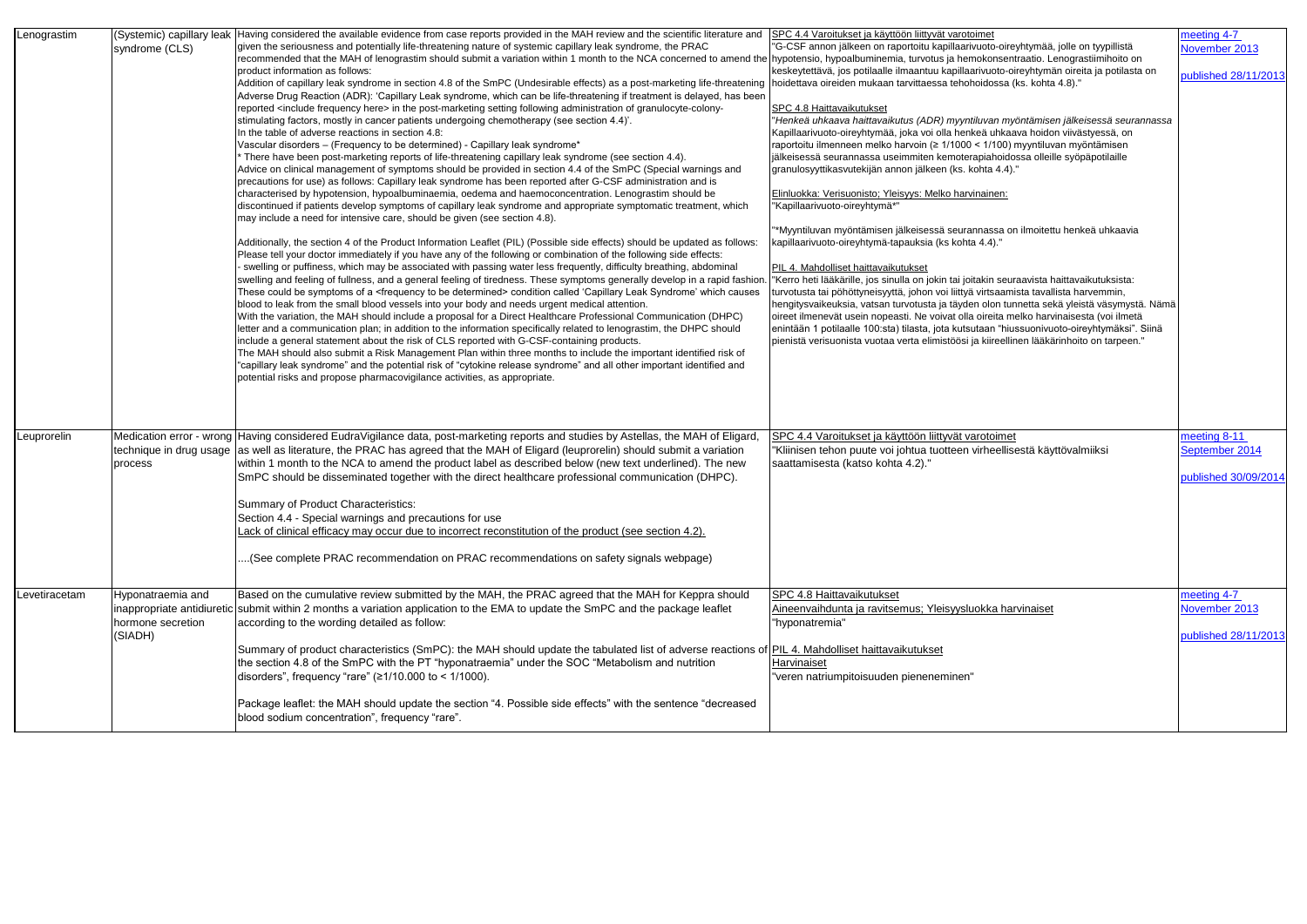| Mefloquine  | Possibly permanent<br>neurologic (vestibular)<br>side effects | Having considered the MAH's response the PRAC concluded that MAHs for mefloquine-containing medicinal<br>products should submit a variation to the NCAs within 2 months to amend the product label as follows:<br>SmPC, section 4.4: Special warnings and precautions for use<br>Due to the long half-life of mefloquine, aAdverse reactions may also occur and persist up to several months-<br>after discontinuation of the drug.<br>In a small number of patients it has been reported that neuropsychiatric reactions (e.g. depression,<br>dizziness or vertigo and loss of balance) may persist continued for months or longer, even after<br>discontinuation of the drug.<br>المما<br>SmPC, section 4.8: Undesirable effects<br>a) Summary of safety profile<br>At the doses given for acute malaria, adverse reactions to mefloquine may not be distinguishable from<br>symptoms of the disease itself. In chemoprophylaxis, the safety profile of mefloquine is characterised by a<br>predominance of neuropsychiatric adverse reactions. Due to the long half-life of mefloquine, aAdverse<br>reactions may also occur or persist up to several weeks after discontinuation of the drug. Of tThe most<br>common adverse reactions to mefloquine chemoprophylaxis <sub>7</sub> are nausea, vomiting and dizziness. Nausea<br>and vomiting are generally mild and may decrease with prolonged use, in spite of increasing plasma drug<br>levels. In a small number of patients it has been reported that neuropsychiatric reactions (e.g.<br>depression, dizziness or vertigo and loss of balance) may persist for months or longer, even after<br>discontinuation of the drug.<br>'PL | SPC 4.4 Varoitukset ja käyttöön liittyvät varotoimet<br>Haittavaikutuksia saattaa ilmaantua vielä lääkkeen käytön lopettamisen jälkeen.<br>Pienellä joukolla potilaita on raportoitu, että neuropsykiatriset haittavaikutukset<br>(esim. masennus, heite- tai kiertohuimaus ja tasapaino-ongelmat) saattoivat jatkua<br>kuukausia tai pidempään vielä lääkkeen käytön lopettamisenkin jälkeen.<br>SPC 4.8 Haittavaikutukset<br>"a) Turvallisuusprofiilin yhteenveto<br>Meflokiinin haittavaikutukset eivät akuutin malarian hoitoon annettuina annoksina<br>välttämättä ole erotettavissa itse sairauden oireista. Lääkkeellisessä estohoidossa<br>meflokiinin turvallisuusprofiilille tyypillistä on neuropsykiatristen haittavaikutusten<br>vallitsevuus. Haittavaikutuksia saattaa ilmaantua vielä lääkkeen käytön<br>lopettamisen jälkeen. Lariam-tablettien käytössä lääkkeelliseen profylaksiaan<br>yleisimmin esiintyvät haittavaikutukset ovat pahoinvointi, oksentelu ja huimaus.<br>Pahoinvointi ja oksentelu<br>ovat yleensä lieviä ja saattavat vähentyä pitkäaikaisessa käytössä, vaikka<br>lääkepitoisuus plasmassa suureneekin. Pienellä joukolla potilaita on raportoitu, että<br>neuropsykiatriset haittavaikutukset (esim. masennus, heite- tai kiertohuimaus ja<br>tasapaino-ongelmat) saattoivat jatkua kuukausia tai pidempään vielä lääkkeen<br>käytön lopettamisenkin jälkeen." |
|-------------|---------------------------------------------------------------|-----------------------------------------------------------------------------------------------------------------------------------------------------------------------------------------------------------------------------------------------------------------------------------------------------------------------------------------------------------------------------------------------------------------------------------------------------------------------------------------------------------------------------------------------------------------------------------------------------------------------------------------------------------------------------------------------------------------------------------------------------------------------------------------------------------------------------------------------------------------------------------------------------------------------------------------------------------------------------------------------------------------------------------------------------------------------------------------------------------------------------------------------------------------------------------------------------------------------------------------------------------------------------------------------------------------------------------------------------------------------------------------------------------------------------------------------------------------------------------------------------------------------------------------------------------------------------------------------------------------------------------------------------------------------------------------------|--------------------------------------------------------------------------------------------------------------------------------------------------------------------------------------------------------------------------------------------------------------------------------------------------------------------------------------------------------------------------------------------------------------------------------------------------------------------------------------------------------------------------------------------------------------------------------------------------------------------------------------------------------------------------------------------------------------------------------------------------------------------------------------------------------------------------------------------------------------------------------------------------------------------------------------------------------------------------------------------------------------------------------------------------------------------------------------------------------------------------------------------------------------------------------------------------------------------------------------------------------------------------------------------------------------------------------------------------------------------------------------------------------|
|             |                                                               | The package leaflet should be updated accordingly.                                                                                                                                                                                                                                                                                                                                                                                                                                                                                                                                                                                                                                                                                                                                                                                                                                                                                                                                                                                                                                                                                                                                                                                                                                                                                                                                                                                                                                                                                                                                                                                                                                            |                                                                                                                                                                                                                                                                                                                                                                                                                                                                                                                                                                                                                                                                                                                                                                                                                                                                                                                                                                                                                                                                                                                                                                                                                                                                                                                                                                                                        |
| Mirtazapine | Signal of pancreatitis                                        | The MAHs for the reference, nationally authorised mirtazapine-containing medicine should be requested to<br>submit to the National Competent Authorities (NCAs) of the MSs within 60 days a variation to update the<br>product information to include "pancreatitis"12 as an undesirable effect with the frequency "rare" (as observed  "pankreatiitti"<br>in clinical trials).<br>The MAHs of generics products should subsequently be requested to align their product information with that<br>of the originator in accordance with current procedures.<br>12 Section 4.8 of the Summary of Product Characteristics - under the SOC Gastrointestinal disorders -<br>frequency "rare"                                                                                                                                                                                                                                                                                                                                                                                                                                                                                                                                                                                                                                                                                                                                                                                                                                                                                                                                                                                                       | SPC 4.8 Haittavaikutukset<br>Ruoansulatuselimistö<br>PIL 4. Mahdolliset haittavaikutukset<br>"haimatulehdus"                                                                                                                                                                                                                                                                                                                                                                                                                                                                                                                                                                                                                                                                                                                                                                                                                                                                                                                                                                                                                                                                                                                                                                                                                                                                                           |
|             |                                                               |                                                                                                                                                                                                                                                                                                                                                                                                                                                                                                                                                                                                                                                                                                                                                                                                                                                                                                                                                                                                                                                                                                                                                                                                                                                                                                                                                                                                                                                                                                                                                                                                                                                                                               |                                                                                                                                                                                                                                                                                                                                                                                                                                                                                                                                                                                                                                                                                                                                                                                                                                                                                                                                                                                                                                                                                                                                                                                                                                                                                                                                                                                                        |

| <u>toimet</u>                                                                                                                                                                                                                                                                                                                                                                             | meeting 3-6<br>February 2014 |
|-------------------------------------------------------------------------------------------------------------------------------------------------------------------------------------------------------------------------------------------------------------------------------------------------------------------------------------------------------------------------------------------|------------------------------|
| kkeen käytön lopettamisen jälkeen.<br>europsykiatriset haittavaikutukset<br>tasapaino-ongelmat) saattoivat jatkua<br>tön lopettamisenkin jälkeen.                                                                                                                                                                                                                                         | published 25/02/2014         |
| alarian hoitoon annettuina annoksina<br>ireista. Lääkkeellisessä estohoidossa<br>neuropsykiatristen haittavaikutusten<br>ntua vielä lääkkeen käytön<br>ssä lääkkeelliseen profylaksiaan<br>ahoinvointi, oksentelu ja huimaus.<br>äaikaisessa käytössä, vaikka<br>ellä joukolla potilaita on raportoitu, että<br>asennus, heite- tai kiertohuimaus ja<br>usia tai pidempään vielä lääkkeen |                              |
|                                                                                                                                                                                                                                                                                                                                                                                           |                              |
|                                                                                                                                                                                                                                                                                                                                                                                           | meeting 8-11 April<br>2013   |
|                                                                                                                                                                                                                                                                                                                                                                                           | published 05/06/2013         |
|                                                                                                                                                                                                                                                                                                                                                                                           |                              |
|                                                                                                                                                                                                                                                                                                                                                                                           |                              |
|                                                                                                                                                                                                                                                                                                                                                                                           |                              |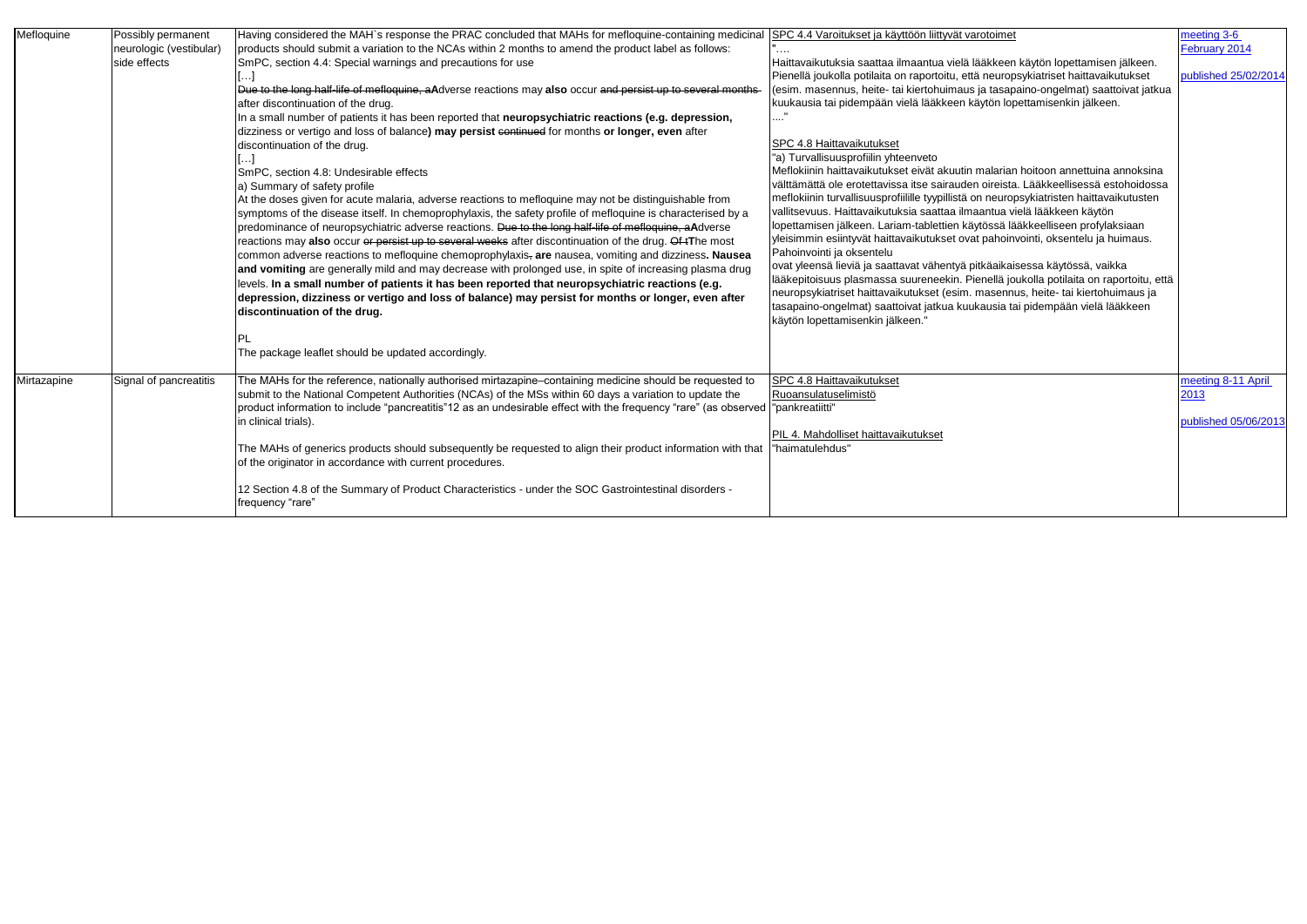| Orlistat      | Pharmacokinetic drug<br>interaction (at<br>absorption) with highly<br>active antiretroviral<br>therapy (HAART)<br>leading to loss of<br><b>HAART</b> efficacy  | The PRAC considered the evidence from literature reports and the cumulative reviews provided by the MAHs regarding the possibility of Alli SPC & PIL:<br>an interaction and agreed that taking into account the risk of reduced efficacy of HAART with subsequent risk of emergence of<br>resistance, the Marketing Authorisation Holders of orlistat-containing products should submit a variation of the product information<br>within 2 months as follows:<br>Proposed changes to the SmPC and PIL for Alli:<br>Summary of Product Characteristics Section 4.4 Special warnings and precautions for use:<br>Antiretrovirals for HIV<br>Patients should consult a physician before taking alli concomitantly with antiretroviral medications. Orlistat may potentially reduce the<br>absorption of antiretroviral medicines for HIV and could negatively affect the efficacy of antiretroviral medications for HIV (see section<br>(4.5)<br>Section 4.5 Interaction with other medicinal products and other forms of interaction<br>Antiretrovirals for HIV<br>Based on reports from literature and post-marketing experience orlistat may potentially reduce the absorption of antiretroviral medicines<br>for HIV and could negatively affect the efficacy of antiretroviral medications for HIV (see section 4.4).<br>Package Leaflet Other medicines and Alli<br>Talk to your doctor before taking Alli if you are taking<br>Medicines to treat HIV. It is important that you consult your doctor before taking Alli if you are receiving treatment for HIV. | SPC 4.4 Varoitukset ja käyttöön liittyvät varotoimet<br>"Antiretroviraalinen lääkehoito HIV-infektion hoitoon<br>Antiretroviraalista lääkehoitoa saavien potilaiden tulisi neuvotella lääkärin kanssa ennen Alli-hoidon<br>aloittamista. Orlistaatti saattaa pienentää HIV-infektioon käytettyjen antiretroviraalisten lääkkeiden<br>imeytymistä ja saattaa vaikuttaa negatiivisesti HIV-infektioon käytetyn antiretroviraalisen lääkityksen<br>tehoon (ks. kohta 4.5)."<br>SPC 4.5 Yhteisvaikutukset muiden lääkevalmisteiden kanssa sekä muut yhteisvaikutukset<br>"Antiretroviraalinen lääkehoito: Orlistaatista saatuihin kirjallisuusraportteihin ja myyntiluvan<br>myöntämisen jälkeiseen kokemukseen perustuen orlistaatti saattaa vaikuttaa negatiivisesti HIV-<br>infektion hoitoon käytetyn antiretroviraalisen lääkehoidon tehoon (ks. kohta 4.4)."<br>PIL 2. Mitä sinun on tiedettävä, ennen kuin käytät Alli-valmistetta<br>Muut lääkevalmisteet ja Alli<br>Keskustele asiasta lääkärin kanssa ennen kuin alat käyttää Allia, jos käytät<br>lääkkeitä HIV-infektion hoitoon. On tärkeää, että neuvottelet lääkärin kanssa ennen Alli-hoidon"<br>aloittamista, jos saat hoitoa HIV-infektioon."<br>Myyntipäällysmerkinnät, ulkopakkaus, käyttöohjeet                                                                                                                                                                                                  |
|---------------|----------------------------------------------------------------------------------------------------------------------------------------------------------------|--------------------------------------------------------------------------------------------------------------------------------------------------------------------------------------------------------------------------------------------------------------------------------------------------------------------------------------------------------------------------------------------------------------------------------------------------------------------------------------------------------------------------------------------------------------------------------------------------------------------------------------------------------------------------------------------------------------------------------------------------------------------------------------------------------------------------------------------------------------------------------------------------------------------------------------------------------------------------------------------------------------------------------------------------------------------------------------------------------------------------------------------------------------------------------------------------------------------------------------------------------------------------------------------------------------------------------------------------------------------------------------------------------------------------------------------------------------------------------------------------------------------------------------------------------------------|-------------------------------------------------------------------------------------------------------------------------------------------------------------------------------------------------------------------------------------------------------------------------------------------------------------------------------------------------------------------------------------------------------------------------------------------------------------------------------------------------------------------------------------------------------------------------------------------------------------------------------------------------------------------------------------------------------------------------------------------------------------------------------------------------------------------------------------------------------------------------------------------------------------------------------------------------------------------------------------------------------------------------------------------------------------------------------------------------------------------------------------------------------------------------------------------------------------------------------------------------------------------------------------------------------------------------------------------------------------------------------------------------------------------------------------------------------------------|
|               |                                                                                                                                                                | Labelling (outer carton sleeve) – Instructions on use:<br>Talk to your doctor before taking alli<br>If you are taking medicines for HIV.<br>Proposed changes to the SmPC and PIL for Xenical<br>Summary of Product Characteristics Section 4.4 Special warnings and precautions for use:<br>Antiretrovirals for HIV<br>Orlistat may potentially reduce the absorption of antiretroviral medicines for HIV and could negatively affect the efficacy of antiretroviral<br>medications for HIV (see section 4.5).<br>Section 4.5 Interaction with other medicinal products and other forms of interaction<br>There are some case reports of reduced efficacy of antiretroviral HIV medicines, antidepressants and antipsychotics coincidental to the<br>initiation of orlistat treatment in previously well controlled patients. Therefore orlistat treatment should only be initiated after careful<br>consideration of the possible impact in these patients.<br>Package Leaflet Other medicines and Xenical<br>Please inform your doctor or pharmacist if you are taking or have recently taken any other medicines, even those not prescribed. This is<br>important as using more than one medicine at the same time can strengthen or weaken the effects of the medicines.<br>Xenical may modify the activity of<br>- Medicines to treat HIV.                                                                                                                                                                                                                    | Keskustele lääkärin kanssa ennen kuin alat käyttää Allia<br>"jos käytät lääkkeitä HIV-infektion hoitoon."<br>Xenical SPC & PIL:<br>SPC 4.4 Varoitukset ja käyttöön liittyvät varotoimet<br>"HIV-infektion hoitoon käytettävät antiretroviruslääkkeet: Orlistaatti saattaa vähentää HIV-infektion<br>hoitoon käytettävien antiretroviruslääkkeiden imeytymistä ja vaikuttaa haitallisesti HIV-infektion hoitoon<br>käytettävien antiretroviruslääkkeiden tehoon (ks. kohta 4.5)."<br>SPC 4.5 Yhteisvaikutukset muiden lääkevalmisteiden kanssa sekä muut yhteisvaikutukset<br>"Hyvässä hoitotasapainossa olleiden potilaiden käyttämien HIV-infektion hoitoon käytettävien<br>antiretroviruslääkkeiden, masennuslääkkeiden ja psykoosilääkkeiden tehon on raportoitu joissakin<br>tapauksissa heikentyneen samanaikaisesti aloitetun orlistaattihoidon yhteydessä. Näille potilaille<br>orlistaattihoito tulisi aloittaa vasta huolellisen kokonaisarvioinnin jälkeen."<br>PIL 2. Mitä sinun on tiedettävä, ennen kuin käytät Xenicalia<br>Muut lääkevalmisteet ja Xenical<br>"Kerro lääkärille tai apteekkihenkilökunnalle, jos parhaillaan käytät tai olet äskettäin käyttänyt muita<br>lääkkeitä, myös lääkkeitä, joita lääkäri ei ole määrännyt. Tämä on tärkeää, sillä usean lääkkeen<br>samanaikainen käyttö saattaa voimistaa tai heikentää lääkkeiden vaikutusta.<br>Xenical saattaa muuttaa<br>HIV-infektion hoitoon käytettävien lääkkeiden vaikutusta." |
| Paracetamol   | <b>Drug-induced Stevens-</b><br>Johnson syndrome<br>(SJS), toxic epidermal<br>necrolysis (TEN), and<br>acute generalised<br>exanthematous<br>pustulosis (AGEP) | The PRAC considered all scientific evidence including the safety data from the RegiSCAR registry and<br>recommended that the MAHs of single- and multi-ingredient paracetamol-containing products for any route of<br>administration should submit to the NCAs an update of the SmPC and the PL at the next routine opportunity<br>as follows:<br>SmPC<br>Addition of the following information in section 4.8:<br>Very rare cases of serious skin reactions have been reported.<br>IPL.<br>Addition of the following information in section 4:<br>Very rare cases of serious skin reactions have been reported.<br>When a product already contains information on skin reactions, this information should be updated by this<br>wording.                                                                                                                                                                                                                                                                                                                                                                                                                                                                                                                                                                                                                                                                                                                                                                                                                          | SPC 4.8 Haittavaikutukset<br>"Hyvin harvoin on raportoitu vakavia ihoreaktioita."<br>PIL 4. Mahdolliset haittavaikutukset<br>"Hyvin harvoin on raportoitu vakavia ihoreaktioita.'                                                                                                                                                                                                                                                                                                                                                                                                                                                                                                                                                                                                                                                                                                                                                                                                                                                                                                                                                                                                                                                                                                                                                                                                                                                                                 |
| Roxithromycin |                                                                                                                                                                | Signal of hearing disorde The MAHs for roxithromycin-containing medicines should be requested to submit within 60 days a variation to SPC 4.8 Haittavaikutukset<br>update the product information as regards the risk of hearing disorders8 to the NCAs of the MSs.<br>8 SOC - Ear and vestibular disorders - section 4.8 of the SmPC and PL: ear and vestibular disorders:<br>deafness transitory, hypoacusis, vertigo and tinnitus                                                                                                                                                                                                                                                                                                                                                                                                                                                                                                                                                                                                                                                                                                                                                                                                                                                                                                                                                                                                                                                                                                                               | Kuulo ja tasapainoelin:<br>"tilapäinen kuurous, kuulon heikkeneminen, huimaus, tinnitus"<br>PIL 4. Mahdolliset haittavaikutukset<br>"tilapäinen kuurous, kuulon heikkeneminen, huimaus ja korvien soiminen (tinnitus)"                                                                                                                                                                                                                                                                                                                                                                                                                                                                                                                                                                                                                                                                                                                                                                                                                                                                                                                                                                                                                                                                                                                                                                                                                                            |

| ∣et                                                                                                                                                                                                                                             | meeting 6-9 January          |
|-------------------------------------------------------------------------------------------------------------------------------------------------------------------------------------------------------------------------------------------------|------------------------------|
| on<br>tulisi neuvotella lääkärin kanssa ennen Alli-hoidon<br>ektioon käytettyjen antiretroviraalisten lääkkeiden                                                                                                                                | 2014<br>published 28/01/2014 |
| V-infektioon käytetyn antiretroviraalisen lääkityksen                                                                                                                                                                                           |                              |
| eiden kanssa sekä muut yhteisvaikutukset<br>uihin kirjallisuusraportteihin ja myyntiluvan<br>n orlistaatti saattaa vaikuttaa negatiivisesti HIV-                                                                                                |                              |
| ehoidon tehoon (ks. kohta 4.4)."<br>t Alli-valmistetta                                                                                                                                                                                          |                              |
| ılat käyttää Allia, jos käytät<br>i neuvottelet lääkärin kanssa ennen Alli-hoidon                                                                                                                                                               |                              |
| <u>et</u><br>:ää Allia                                                                                                                                                                                                                          |                              |
|                                                                                                                                                                                                                                                 |                              |
| ıet<br>äkkeet: Orlistaatti saattaa vähentää HIV-infektion<br>ytymistä ja vaikuttaa haitallisesti HIV-infektion hoitoon<br>kohta 4.5)."                                                                                                          |                              |
| eiden kanssa sekä muut yhteisvaikutukset<br>äyttämien HIV-infektion hoitoon käytettävien<br>psykoosilääkkeiden tehon on raportoitu joissakin<br>tun orlistaattihoidon yhteydessä. Näille potilaille<br>onaisarvioinnin jälkeen."<br>t Xenicalia |                              |
| parhaillaan käytät tai olet äskettäin käyttänyt muita<br>irännyt. Tämä on tärkeää, sillä usean lääkkeen<br>entää lääkkeiden vaikutusta.                                                                                                         |                              |
| kutusta."                                                                                                                                                                                                                                       |                              |
| »reaktioita."                                                                                                                                                                                                                                   | meeting 3-6<br>February 2014 |
|                                                                                                                                                                                                                                                 |                              |
| ›reaktioita."                                                                                                                                                                                                                                   | published 25/02/2014         |
|                                                                                                                                                                                                                                                 |                              |
|                                                                                                                                                                                                                                                 |                              |
|                                                                                                                                                                                                                                                 |                              |
|                                                                                                                                                                                                                                                 | meeting 4-7                  |
| nen, huimaus, tinnitus"                                                                                                                                                                                                                         | <b>February 2013</b>         |
|                                                                                                                                                                                                                                                 | published 15/03/2013         |
| nen, huimaus ja korvien soiminen (tinnitus)"                                                                                                                                                                                                    |                              |
|                                                                                                                                                                                                                                                 |                              |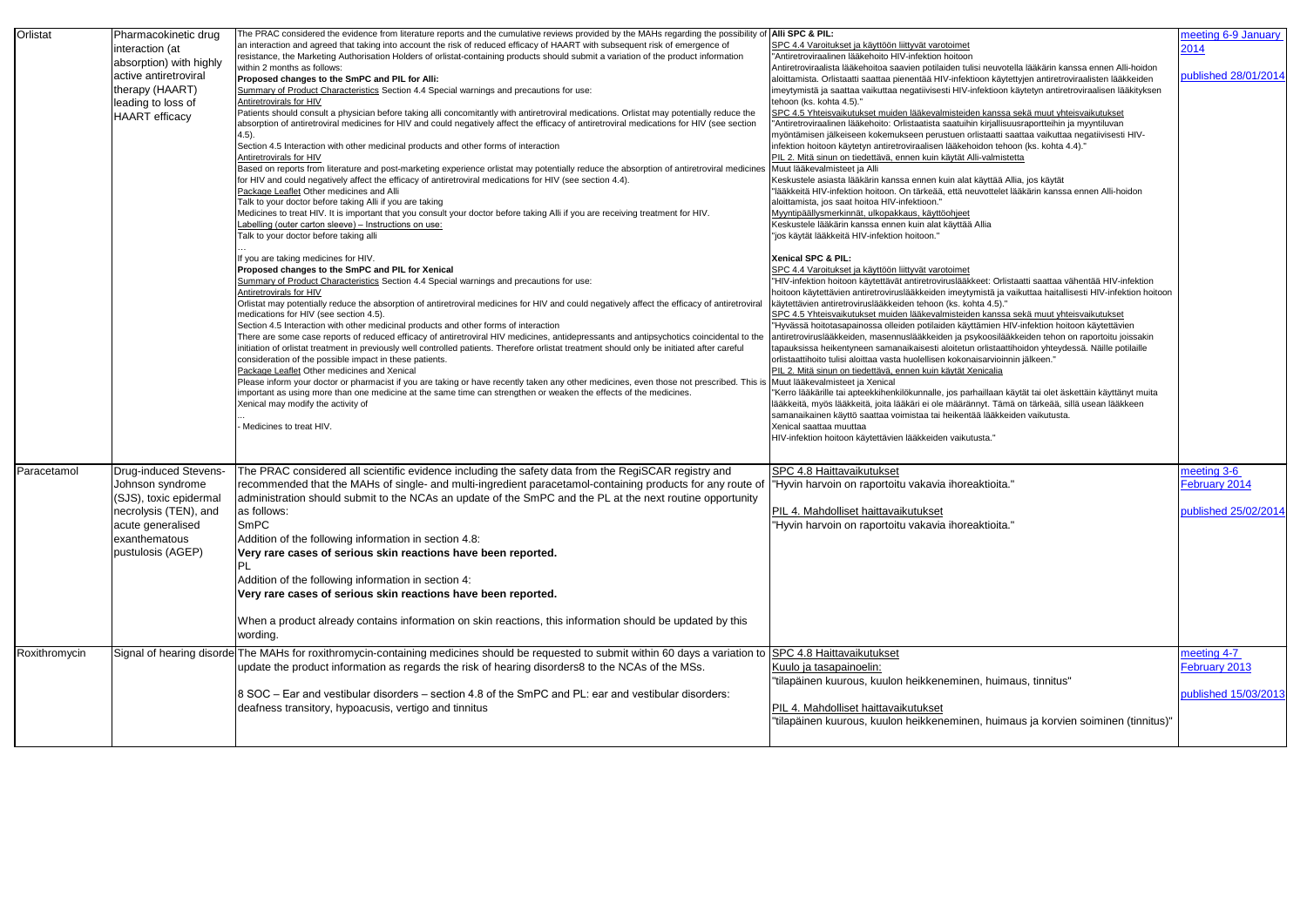| Roxithromycin | Signal of<br>rhabdomyolysis<br>secondary to interaction<br>with statins | The MAHs for roxithromycin-containing medicines should be requested to submit to the NCAs of the MSs<br>within 60 days a variation to update the product information as regards risk of rhabdomyolysis secondary to<br>interaction with statins11.<br>11 Section 4.5 of the SmPC: Interaction with other medicinal products and other forms of interaction:<br><b>HMG-CoA Reductase Inhibitors</b><br>When roxithromycin and an HMGCoA reductase inhibitor (statin) are combined, there is a potential risk of<br>muscle related adverse events, such as rhabdomyolysis due to a possible increase of the statin exposure.<br>Caution should be exercised when a statin is combined with roxithromycin and patients should be monitored<br>for signs and symptoms of myopathy.                                                                                                                                                                                                                                                                                                                                                                                                                                                                                                                                                                                                                                                                                                                                                                                                                                                                                                                                                                                                                                                                                                                                                                                                                                                                                                                                                                                                                                                                                                                                                                                                                                                                                                                                                                                                                                                                                                                                                                                                                                                                                                                                                                                                                                                                                                                                                                                                                                                                                                                                                                                                                                                                                                                                                      | SPC 4.5 Yhteisvaikutukset muiden lääkevalmisteiden kanssa sekä muut<br>yhteisvaikutukset<br>"HMG-CoA-reduktaasin estäjät<br>Roksitromysiinin ja HMG-CoA-reduktaasin estäjän (statiini) yhteiskäytössä on<br>olemassa mahdollinen lihaksiin kohdistuvien haittatapahtumien, kuten<br>rabdomyolyysin, riski mahdollisesti suurentuneen statiinialtistuksen seurauksena.<br>Varovaisuutta on noudatettava, jos statiinia ja roksitromysiiniä käytetään<br>samanaikaisesti ja potilaita on seurattava myopatian oireiden varalta."                                                                                                                                                                                                                                                                                                                                                                                                                                                                                                                                                                                                                                                                                                                                                                                                                                                                                                                                                                                                                                                                                                                                                                                                                                                                                                                                                                                                                                                                                                                                                                                                                                                                                                             | meeting 4-7<br>February 2013<br>published 15/03/2013 |
|---------------|-------------------------------------------------------------------------|-------------------------------------------------------------------------------------------------------------------------------------------------------------------------------------------------------------------------------------------------------------------------------------------------------------------------------------------------------------------------------------------------------------------------------------------------------------------------------------------------------------------------------------------------------------------------------------------------------------------------------------------------------------------------------------------------------------------------------------------------------------------------------------------------------------------------------------------------------------------------------------------------------------------------------------------------------------------------------------------------------------------------------------------------------------------------------------------------------------------------------------------------------------------------------------------------------------------------------------------------------------------------------------------------------------------------------------------------------------------------------------------------------------------------------------------------------------------------------------------------------------------------------------------------------------------------------------------------------------------------------------------------------------------------------------------------------------------------------------------------------------------------------------------------------------------------------------------------------------------------------------------------------------------------------------------------------------------------------------------------------------------------------------------------------------------------------------------------------------------------------------------------------------------------------------------------------------------------------------------------------------------------------------------------------------------------------------------------------------------------------------------------------------------------------------------------------------------------------------------------------------------------------------------------------------------------------------------------------------------------------------------------------------------------------------------------------------------------------------------------------------------------------------------------------------------------------------------------------------------------------------------------------------------------------------------------------------------------------------------------------------------------------------------------------------------------------------------------------------------------------------------------------------------------------------------------------------------------------------------------------------------------------------------------------------------------------------------------------------------------------------------------------------------------------------------------------------------------------------------------------------------------------------|--------------------------------------------------------------------------------------------------------------------------------------------------------------------------------------------------------------------------------------------------------------------------------------------------------------------------------------------------------------------------------------------------------------------------------------------------------------------------------------------------------------------------------------------------------------------------------------------------------------------------------------------------------------------------------------------------------------------------------------------------------------------------------------------------------------------------------------------------------------------------------------------------------------------------------------------------------------------------------------------------------------------------------------------------------------------------------------------------------------------------------------------------------------------------------------------------------------------------------------------------------------------------------------------------------------------------------------------------------------------------------------------------------------------------------------------------------------------------------------------------------------------------------------------------------------------------------------------------------------------------------------------------------------------------------------------------------------------------------------------------------------------------------------------------------------------------------------------------------------------------------------------------------------------------------------------------------------------------------------------------------------------------------------------------------------------------------------------------------------------------------------------------------------------------------------------------------------------------------------------|------------------------------------------------------|
| Simvastatin   | Risk of myopathy and<br>rhabdomyolysis<br>associated with high<br>doses | The genetic polymorphism SLCO1B1*5 increases the risk of myopathy, due to increased plasma levels of simvastatin.<br>SLCO1B1*5 occurs in ~15-18% of Europeans and was found in about 45% of myopathy cases seen with simvastatin in<br>the SEARCH trial, and accounted for 50-60% of myopathy cases seen in the SEARCH and HPS clinical trials. Screening Maksan OATP-kuljettajaproteiinien heikentynyt toiminta voi lisätä simvastatiinin systeemistä<br>for SLCO1B1*5 is not established in routine clinical practice but may be conducted in some specialist centres.<br>Given the increased risk of myopathy that occurs with carriers of the SLCO1B1 gene c.521T>C allele, it is appropriate to<br>include information on this genetic subpopulation in the simvastatin SmPC as a risk factor for myopathy and also<br>highlight the importance of considering the impact of the SLCO1B1 genotype, and in particular the presence of the C<br>allele, as part of an individual risk-benefit assessment prior to prescribing 80 mg simvastatin where the genotyping is<br>available or the patient's genotype is already known.<br>The MAHs for simvastatin-containing products should submit a variation within two months to the relevant NCAs to<br>include the following text in the SmPC (new text underlined):<br>Section 4.4 Special warnings and precautions for use<br>Reduced function of transport proteins<br>Reduced function of hepatic OATP transport proteins can increase the systemic exposure of simvastatin and increase<br>the risk of myopathy and rhabdomyolysis. Reduced function can occur as the result of inhibition by interacting medicines<br>eg ciclosporin) or in patients who are carriers of the SLCO1B1 c.521T>C genotype.<br>Patients carrying the SLCO1B1 gene allele (c.521T>C) coding for a less active OATP1B1 protein have an increased<br>systemic exposure of simvastatin and increased risk of myopathy. The risk of high dose (80 mg) simvastatin related<br>myopathy is about 1 % in general, without genetic testing. Based on the results of the SEARCH trial, homozygote C<br>allele carriers (also called CC) treated with 80 mg have a 15% risk of myopathy within one year, while the risk in<br>heterozygote C allele carriers (CT) is 1.5%. The corresponding risk is 0.3% in patients having the most common<br>genotype (TT) (See section 5.2). Where available, genotyping for the presence of the C allele should be considered as<br>part of the benefit-risk assessment prior to prescribing 80 mg simvastatin for individual patients and high doses avoided<br>in those found to carry the CC genotype. However, absence of this gene upon genotyping does not exclude that<br>myopathy can still occur.<br><b>Section 5.2 Pharmacokinetic properties</b><br>Elimination<br>Simvastatin is taken up actively into the hepatocytes by the transporter OATP1B1.<br><b>Special populations</b><br>Carriers of the SLCO1B1 gene c.521T>C allele have lower OATP1B1 activity. The mean exposure (AUC) of the main<br>active metabolite, simvastatin acid is 120% in heterozygote carriers (CT) of the C allele and 221% in homozygote (CC)<br>carriers relative to that of patients who have the most common genotype (TT). The C allele has a frequency of 18% in<br>the European population. In patients with SLCO1B1 polymorphism there is a risk of increased exposure of simvastatin,<br>which may lead to an increased risk of rhabdomyolysis (see section 4.4). | SPC 4.4 Varoitukset ja käyttöön liittyvät varotoimet<br>"Kuljettajaproteiinien heikentynyt toiminta<br>altistusta sekä suurentaa myopatian ja rabdomyolyysin riskiä. Heikentynyt toiminta voi olla<br>seurausta lääkkeiden (esim. siklosporiini) yhteisvaikutuksesta johtuvasta inhibitiosta, tai<br>potilaat voivat olla SLCO1B1 c.521T>C -genotyypin kantajia.<br>Potilailla, jotka kantavat SLCO1B1-geenin vähemmän aktiivista OATP1B1-proteiinia<br>koodaavaa alleelia (c.521T>C), on suurentunut systeeminen altistus simvastatiinille ja<br>suurentunut myopatian riski. Riski suuriannoksiseen (80 mg) simvastatiinihoitoon liittyvään<br>myopatiaan on yleisesti noin 1 % (ilman geneettistä testausta). SEARCH-tutkimuksen<br>tulosten perusteella alleelin C suhteen homotsygooteilla kantajilla (CC), joita hoidetaan 80<br>mg:n annoksella, on 15 %:n riski myopatiaan vuoden kuluessa, kun taas heterotsygootin C<br>alleelin kantajilla (CT) riski on 1,5 %. Vastaava riski on 0,3 % potilailla, joilla on yleisin<br>genotyyppi (TT) (katso kohta 5.2). Genotyypitystä C-alleelin olemassaolon selvittämiseksi<br>olisi harkittava, jos mahdollista, osana hyöty-riskiarviointia, ennen kuin potilaalle määrätään<br>80 mg:n simvastatiiniannos, jotta vältyttäisiin suurilta annoksilta potilaille, jotka kantavat CC-<br>genotyyppiä. Tämän geenimuodon puuttuminen genotyypityksessä ei kuitenkaan sulje pois<br>myopatian riskiä."<br>SPC 5.2 Farmakokinetiikka<br>Eliminaatio<br>Simvastatiini kuljetetaan aktiivisesti hepatosyytteihin kuljettajaproteiini OATP1B1:n<br>toimesta."<br>Erityisryhmät<br>"SLCO1B1-geenin c.521T>C -alleelin kantajilla on heikompi OATP1B1-aktiivisuus.<br>Pääasiallisen aktiivisen metaboliitin, simvastatiinihapon, keskimääräinen altistus (AUC) on<br>120 % heterotsygooteilla (CT) C-alleelin kantajilla ja 221 % homotsygooteilla (CC) kantajilla<br>suhteessa potilaisiin, jotka kantavat yleisintä genotyyppiä (TT). C-alleelin esiintyvyys<br>eurooppalaisessa väestössä on 18 %. Potilailla, joilla on SLCO1B1-geenin polymorfia, on<br>riski lisääntyneelle simvastatiinin altistukselle. Tämä saattaa johtaa suurentuneeseen<br>rabdomyolyysin riskiin (katso kohta 4.4)." | meeting 7-10 April<br>2014<br>published 29/04/2014   |
| Tamsulosin    | Signal of dry mouth<br>syndrome                                         | The MAH(s) for tamsulosin-containing medicines should submit to the NCA of the MS, within 60 days, a<br>variation for amending the product information to include 'dry mouth'.<br>SmPCs section 4.8: SOC Gastrointestinal Disorders 'Dry Mouth'; frequency: 'unknown'                                                                                                                                                                                                                                                                                                                                                                                                                                                                                                                                                                                                                                                                                                                                                                                                                                                                                                                                                                                                                                                                                                                                                                                                                                                                                                                                                                                                                                                                                                                                                                                                                                                                                                                                                                                                                                                                                                                                                                                                                                                                                                                                                                                                                                                                                                                                                                                                                                                                                                                                                                                                                                                                                                                                                                                                                                                                                                                                                                                                                                                                                                                                                                                                                                                               | SPC 4.8 Haittavaikutukset<br>Ruoansulatuselimistö; Esiintymistiheys tuntematon<br>"suun kuivuus"<br>PIL 4. Mahdolliset haittavaikutukset<br>"suun kuivuus"                                                                                                                                                                                                                                                                                                                                                                                                                                                                                                                                                                                                                                                                                                                                                                                                                                                                                                                                                                                                                                                                                                                                                                                                                                                                                                                                                                                                                                                                                                                                                                                                                                                                                                                                                                                                                                                                                                                                                                                                                                                                                 | meeting 8-11 July<br>2013<br>published 20/09/2013    |